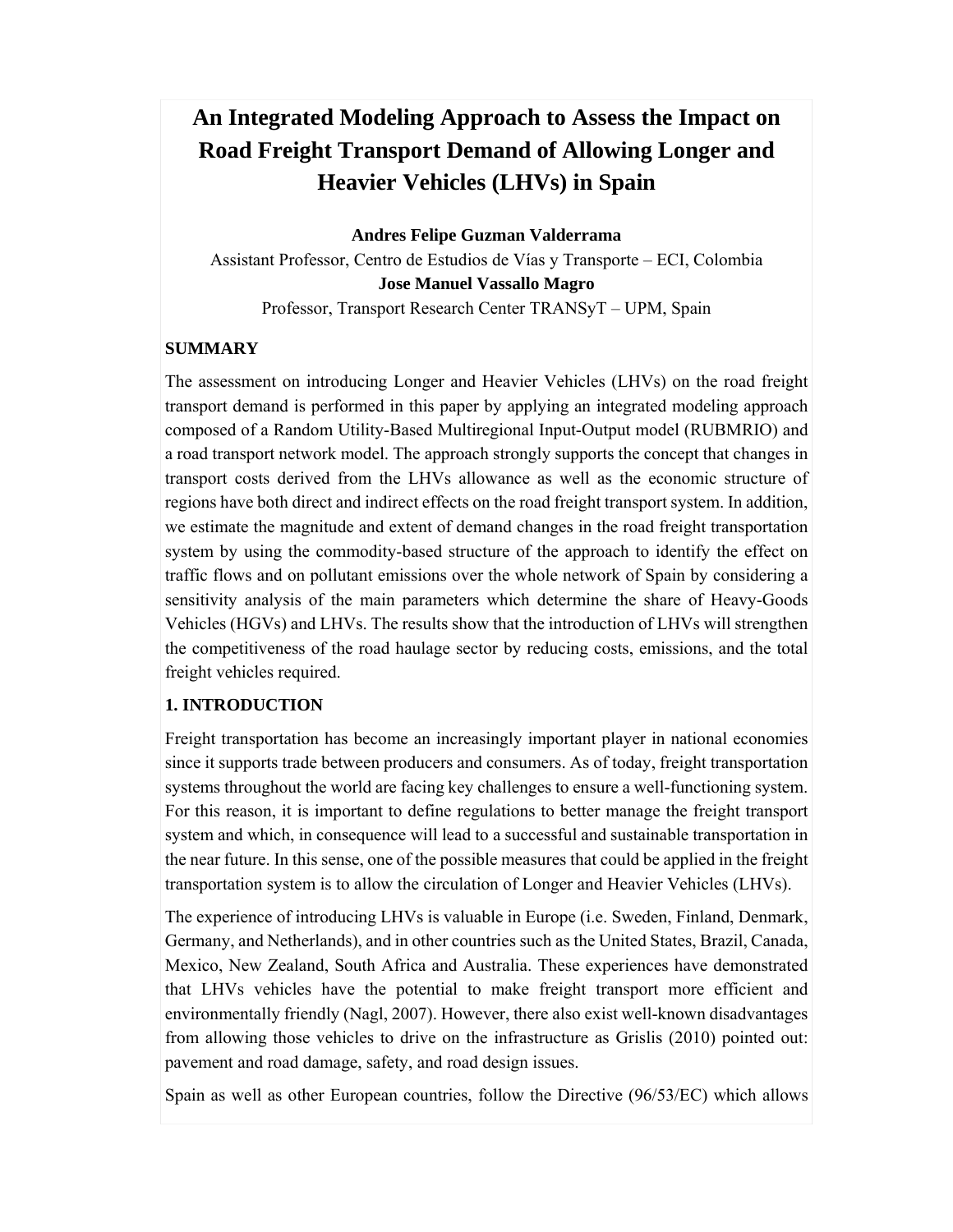using standard Heavy Goods Vehicles (HGVs) for international road freight transport to guarantee the same conditions for interoperability and competition among EU members. However, this Directive has not set up common rules for domestic transport, and allows to each member state to set size and weight of freight vehicles freely within their national borders. Consequently, transport government related parties and carriers involved in the transport of goods of Spain have been engaged in the debate about the introduction of LHVs, and they have not reached an agreement yet.

Although in Spain LHVs assessments have been carried out by considering the relaxation of dimensions and weights limits for HGVs taking into account economic efficiency matters or by considering the suitability of the road network for the introduction of LHVs, there is no travel demand model assessment performed for Spain to determine the demand and traffic flows of HGVs and LHVs across the roads of the whole country.

Within this context, this paper applies an integrated modeling approach composed of a Random Utility Based Multiregional Input-Output (RUBMRIO) model and a road transportation network model to study the impact of LHVs in Spain on road freight transport demand and traffic flows. This integrated approach is highly suitable to assess transport policies of road freight transport because it has a commodity-based structure that traces the linkages of inter-industry purchases and sales that use road freight services within the country.

This paper is organized into five sections. The literature review on methodologies to estimate the impacts of the introduction of LHVs is described in section 2, right after the introduction. In section 3, we set out the methodology proposed, the solution, and its limitations to assess the introduction of LHVs on a selected road network. The detailed description of the case study is described in section 3. The following section 4 presents an analysis of results in terms of demand changes, and on the transportation system as well. Finally, in section 5 we share the most relevant conclusions and suggestions about the implementation of policies, and possible future developments.

#### **2. LITERATURE REVIEW**

Most of the existing LHVs assessments have been focused on economic efficiency based on national desk-based studies –see for example Ericson et al. (2010), Lukason et al. (2011), and Ortega and Vassallo (2012). These authors have generally used the Cost-Benefit Analysis (CBA) to establish potential cost savings of the relaxation of dimensions and weights limits for HGVs through costing functions. Most of these studies have analyzed how main assumptions on transport costs, cost of road damage, traffic safety cost, congestion, and environmental costs of LHV introduction scenarios are advantageous in comparison to a reference scenario. These of the alternative limits. Also, other technical aspects of LHVs have been evaluated –see more details in Leduc (2009).

In addition, there also exist other relevant assessments of the hypothetical introduction of LHVs performed through demand and modal shift modeling approaches. These assessments have been developed with a long-term perspective considering economic approaches such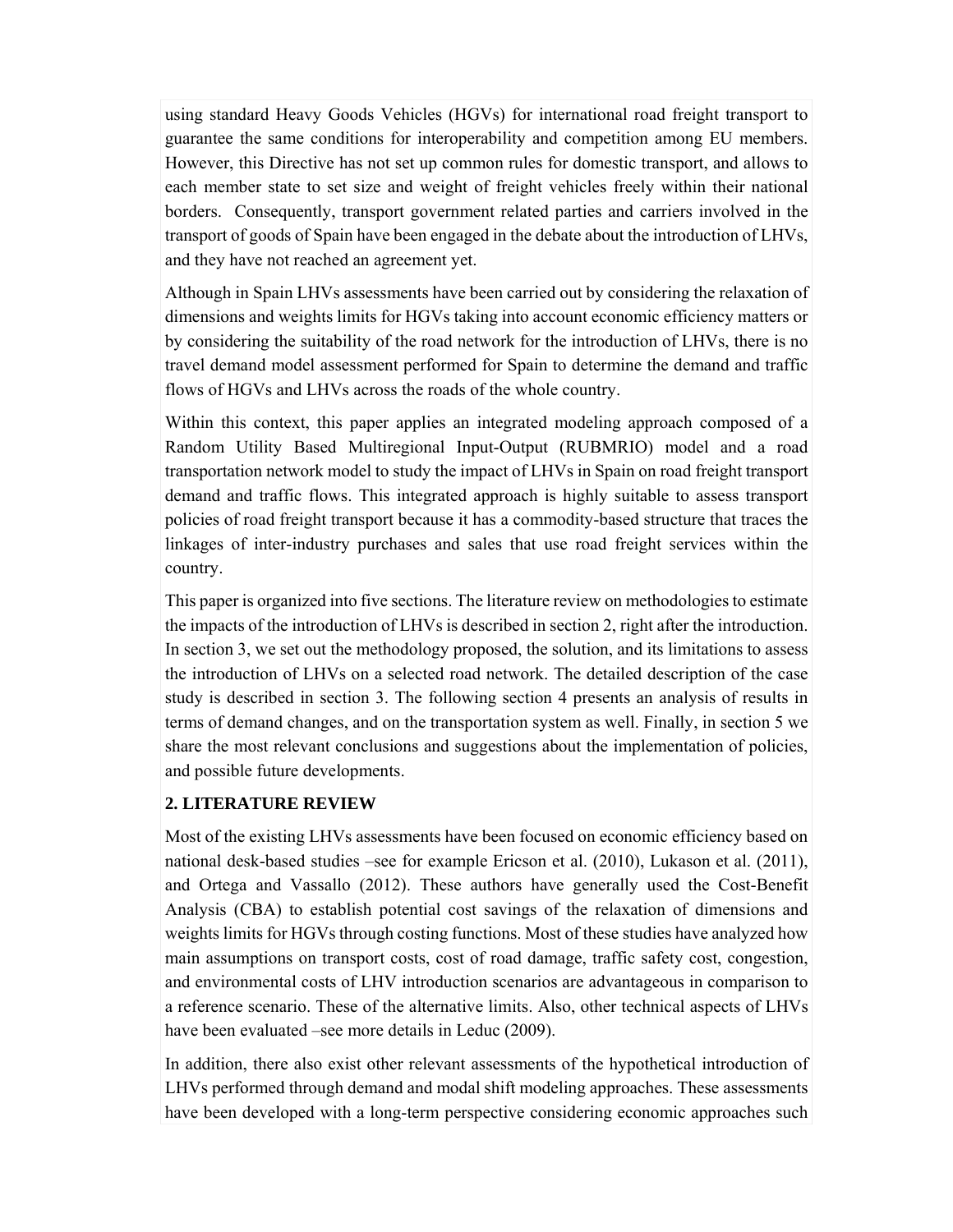as Input-Output relationships, System Dynamics Models (SDM), or by considering price elasticities for some specific corridors –see more details in De Ceuster et al. (2008), Doll et al. (2009), K+P and ISI (2011), and Vierth et al. (2008).

All these available studies conducted for the introduction of LHVs have taken into account an in-depth analysis on how main assumptions on LHVs are advantageous in comparison to a reference scenario. It is very clear that transportation costs are the main reasons behind the introduction of LHVs because of the reduction that would result in transport costs per tonnekm carried, and in fuel consumption, with the subsequent reduction of emissions that make road freight transport more sustainable and cleaner.

In any case, all these studies have widely reported the expected impacts of introducing LHVs. However, in the case of Spain, the available studies have not provide a comprehensive evidence of the demand changes derived from the allowance of LHVs on the road network. Our research aims at filling this gap by addressing the impact of LHVs on the road freight transport demand in Spain. To this end, we have looked at a varied range of key factors pertaining to Spain that will influence the successful introduction of such vehicles. In addition, we applied these factors through an integrated modeling approach composed of a Random Utility-Based Multiregional Input-Output Model (RUBMRIO), and a road transport network model to study the impact of introducing LHVs in a selected road transport network of Spain (9,799 kilometers, or 6,089 miles, in length). The results come from a comparison between the base-case scenario, and the case study.

## **3. A METHODOLOGY FOR ASSESSING THE INTRODUCTION OF LHVs ON THE ROAD TRANSPORT NETWORK**

To assess the impact of a possible introduction of LHVs on the freight transportation demand over the whole network of a country such as Spain, we have considered a modeling approach capable of making more endogenous components such as transport costs by considering interactions between spatial economics –considering the technical structure of the industry and the requirements for trade– and transport system dynamics. The modeling approach analyzes both output-supply and input-demand relationships through trade flow patterns among regions using a road freight transportation system. The integrated approach is made up of a RUBMRIO approach (**Figure 1.a**), and a road network model (**Figure 1.b**).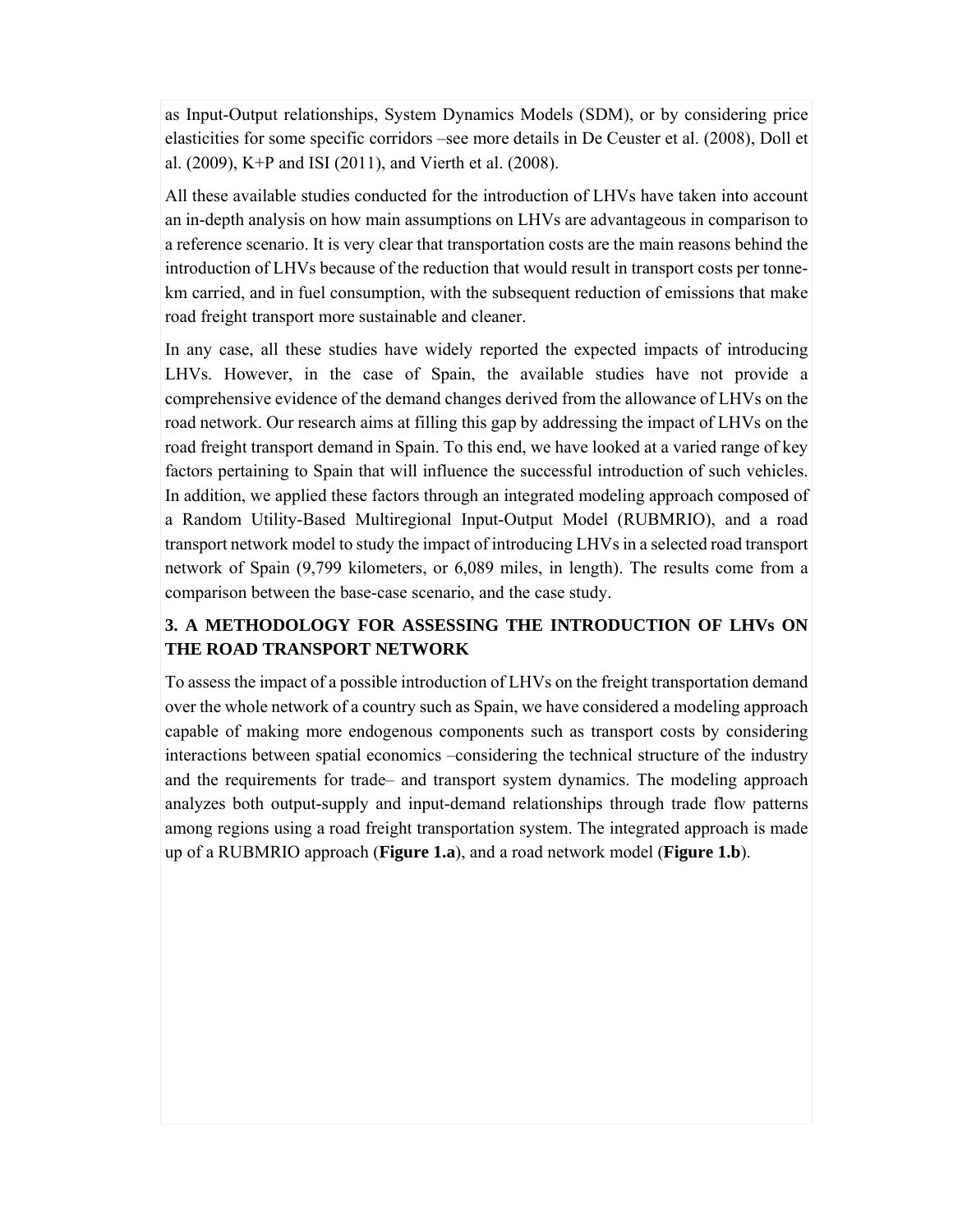

# **(b)**

*Step 1)* RUBMRIO input is generated from the road transport network model considering the free-flow time *Time*<sub>0</sub> for the estimation of the Generalized Transport Cost among regions  $(\text{GTC}_{ij})$ 

*Step 2)* Estimation of the utility  $\left(\frac{U_{ij}^{m}}{U_{ij}}\right)$  for origin region *i* of moving goods of sector *m* to be consumed in region *j* considering the Generalized Transport Cost  $(\mathcal{CTC}_{ij}^m)$ . Initial values of the purchasing prices  $(p_i^m)$  in the origin region *i* are set to equal zero, and a random error term  $(\ell_{\ell}^{m})$ .

*Step 3)* Regional production of any given sector *m* in a producer region *i* is evaluated including intermediate demand  $\langle x_i^n \rangle$  endogenous) and final demand  $(Y_i^n)$  exogenous). Initial values of interregional flow of goods and services  $x_i^n$  are set to equal zero.

**Step 4)** Consumption of sector *m* in region *j*  $\mathbb{C}^m_L$ , is calculated considering the set of technical coefficients  $\mathbb{C}^m_L$  for the production process of all sectors considering region *j* and total production  $(X_j^n)$ .

*Step 5)* Interregional flows  $(X_{ij}^m)$  are distributed considering utility variations.

*Step 6*) The tolerance criterion is evaluated. In the case of achievement the procedure stops, and these interregional flows are the inputs for the road network model.

*Step 7*) If tolerance was not achieved, acquisition costs  $ar_{\ell}^{m}$  are updated, to represents the average weighted cost of commodity *m* in region *j.*

*Step 8)* new prices  $(p_i^m)$  are computed considering technical coefficients without import considerations  $(a_{0i}^m)$  as a proxy of the quantity of sector *n* needed for the production of one unit of sector *m* in region  $j(q_i^{mn})$ , and acquisition costs  $(aq_i^{m})$ . Sales price depends on the costs of purchasing raw materials, labor and necessary services form other producers. The new prices are used to run a new iteration until the equilibrium of interregional flow is achieved.

*Step 9)* Once the interregional flow is achieved; OD matrices per sector are prepared considering the interregional flows and conversion factors (e.g. prices, truck types, and empty truck factors).

*Step 10)* The route assignment is performed, and volumes of HGVs traffic is determined for each of the 17,422 links *Step 11*) The results of the assignment are updated in the Generalized Transport Cost function  $GTC_{LR}$  considering the new travel time TTime<sub>L</sub>

*Step 12*) The new input for RUBMRIO is generated, and the process is repeated until convergence.

#### **Fig. 1 – An Integrated Approach for Transportation Impact Assessment:** (a).

RUBMRIO Algorithm; (b) the Road Transport Network Model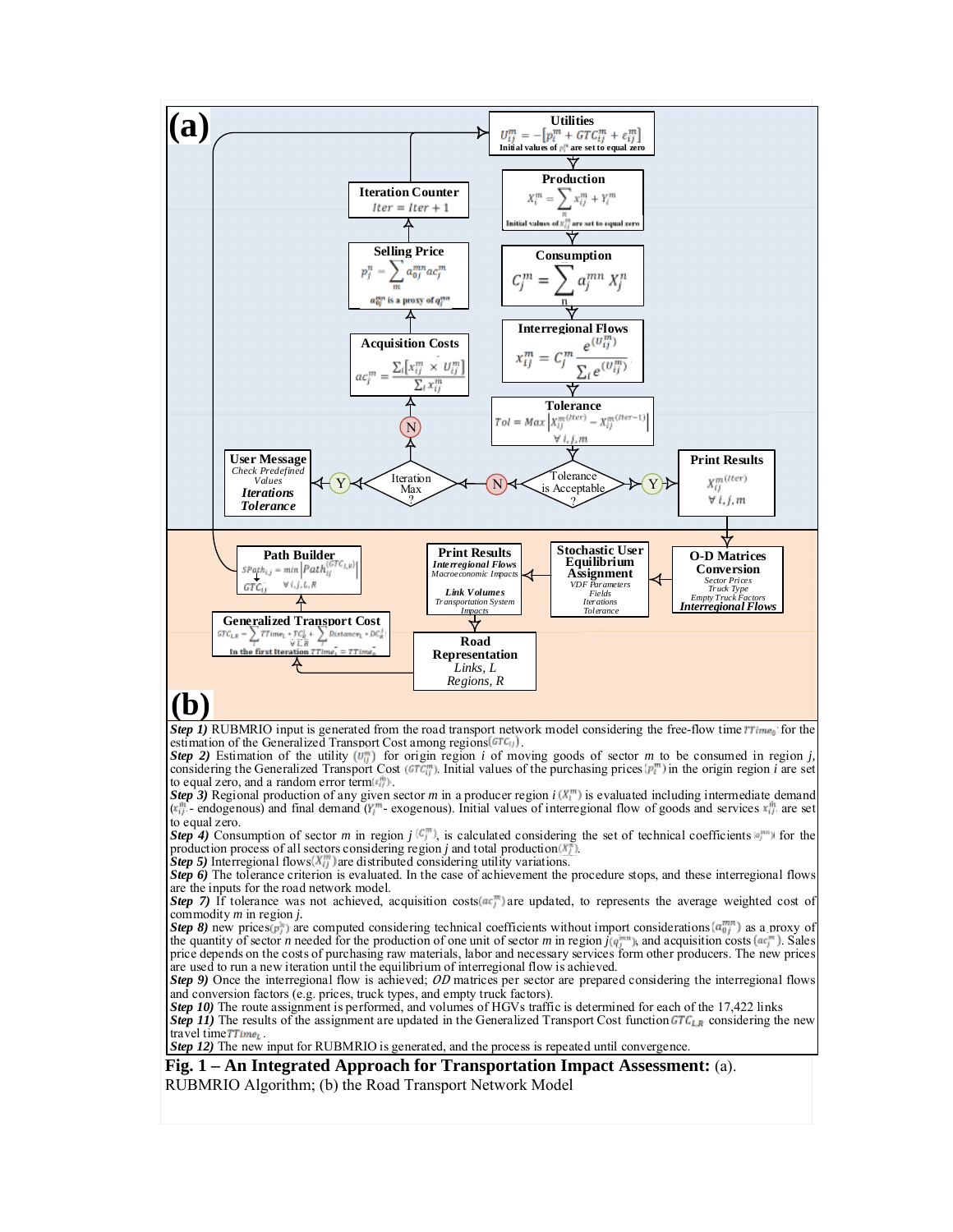#### **3.1 The Random Utility-Based Multiregional Input-Output Model (RUBMRIO)**

The Random Utility-Based Multiregional Input-Output (RUBMRIO) approach (**Figure 1.a**) replicates observed conditions of trade among regions through a Multiregional Input Output table (MRIO) by considering technical coefficients and trade coefficients. In fact, the MRIO table displays the economic relations among different production sectors, and among regions of a country instead of considering these relationships as spatially homogeneous (Duchin  $\&$ Steenge, 2007). The MRIO table displays the economic relationships among different sectors by intersectional relationships of Input-Output coefficients or demand functions, and it is also capable of representing the spatial distribution of the flow of goods by using random utility-based models (Wegener, 2004).

As a result, the RUBMRIO model traces the linkages of inter-industry purchases and sales among regions within a given country by using transport, and in so doing it reproduces with more detail and realism freight transport services through a commodity-based structure rather than a trip-based or truck trip-based structure. Therefore, the RUBMRIO approach is able to show shifts between industries/sectors and regions supporting generative, redistributive, substitutability and complementarity effects through trade patterns.

RUBMRIO analyses have been conducted in well-known land-use models involving spatial economy e.g. MEPLAN, TRANUS, and PECAS (Echenique, 2004). In addition, RUBMRIO applications to transport cover different "*ex-ante"* topics such as: construction of transportation corridors, changes in travel times, infrastructure investment, operational cost variation, fuel taxes, road charging, trade pattern changes, and regional transport conditions—for more details see: Cascetta, Marzano, and Papola (2008), Du and Kockelman (2012), Guzman and Vassallo (2013), Huang and Kockelman (2010), Marzano and Papola (2008), and Zhao and Kockelman (2004). Most of these applications have found out important indirect effects of transport policies at the regional level on various macroeconomic aggregated indicators, but they do not evaluate the impact on the transportation system (e.g. congestion reduction, time savings, traffic flow deviation, pollution and reduction of emissions). Therefore, in our methodology we have included a transport network model in order to address these effects. More detailed discussion on the transport network model will be provided later on in this paper.

It is important to note that the practical application of the RUBMRIO approach is facilitated through the consideration of the supply prices of different sector products. The price at origin has been determined through an iterative single fixed-point algorithm that defines a sole spatial equilibrium solution —assumptions about the procedure are extensively described in Zhao and Kockelman (2004). Also, Marzano and Papola (2008) have proposed the RUBMRIO model solution through a double fixed-point formulation by considering the introduction of a new feedback in the model. However, the conditions for attaining a solution taking into account the uniqueness of the double fixed-point approach are still under development.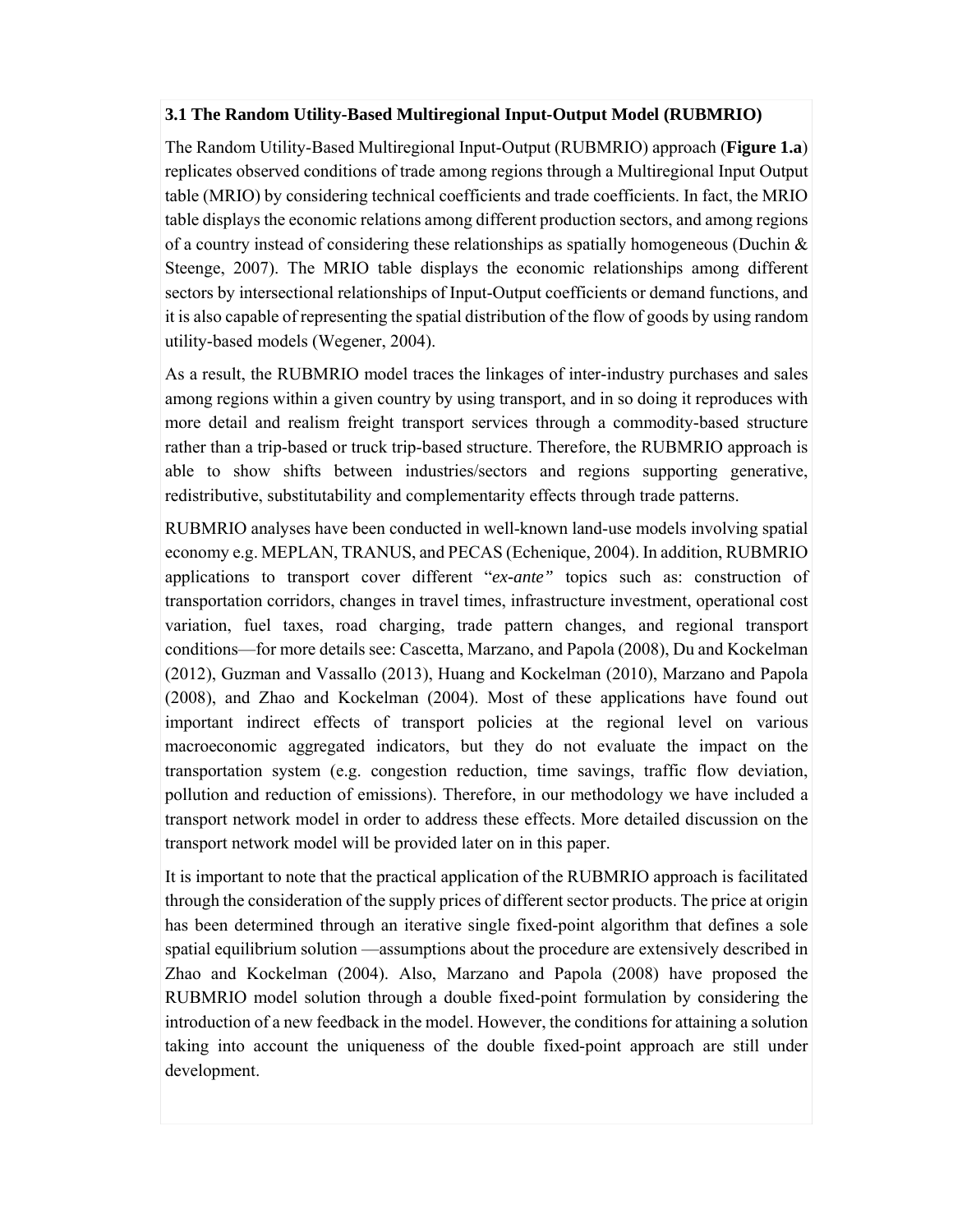#### **3.2 The Road Network Model**

The road network is made up of a set of nodes and links. Links and nodes represent the physical structure over which traffic flow moves including attributes, such as: length, travel time, speed, number of lanes, traffic flow restrictions, origin and end-point of the roads, regional capitals, and larger municipalities or ports.

The road network model (**Figure 1.b**) should deal with the spatial representation of transport flows on a road network considering: 1) the conversion of interregional flows to vehicle flows so as to generate  $OD$  matrices; 2) an assignment procedure used to predict the traveler's choice of routes in the road transport network. For this purpose, the model considers the fact that link travel times are flow dependent through a volume-delay function  $(VDF)$  which reflect traffic behavior as is shown in Equation (1). This traditional formulation was proposed by the Bureau of Public Roads (BPR) in 1964, and has been used ever since to specify how sensitive the network times are to traffic congestion; and 3) determine possible routes between any two locations through a cost minimization criterion given by Equation (2).

$$
TTime_L = TTime_0 \times \left[1 + \alpha \left(\frac{v}{c}\right)^{\beta}\right] \qquad (1)
$$

$$
GTC_{L,R} = \sum_i TTime_L * TC_R^i + \sum_j Distance_L * DC_R^j \qquad (2)
$$

TTime<sub>L</sub> is the travel time when the link L is reached. TTime<sub>o</sub> is the free-flow travel time.  $\nu$ is the traffic volume.  $c$  is the practical capacity is used to mean the maximum possible flow of vehicles that can be allowed in a road section per time period (usually one hour). In addition, the practical capacity might be reduced by the amount of roadway capacity that is utilized by the pre-load volumes ─corresponding to trips performed by car, and bus. In addition, the practical capacity. However, it could also be used to reflect specific time periods by using time-of-day factors to distribute trips during the day in order to determine traffic behavior at the peak period.  $\alpha$ ,  $\beta$  are BPR parameters defined by link type (usually 0.15 and 4 correspondingly that facilitate the adoption of different functions for different kinds of links and for each class of traffic.

#### **3.3 Model Integration and Solution**

The integration is done on the basis of the algorithm shown in **Figure 1**. From the road transport network, the values of  $GTC_{ij}$  among regions are calculated considering  $TTime<sub>o</sub>$ according to Equation (2). These values are used to generate the RUBMRIO input. RUBMRIO algorithm is performed sequentially by using the single fixed-point algorithm implemented through a macro program based on Visual Basic for Applications (VBA) in Excel. This algorithm is executed until consecutive trade flows stabilize with an error lower than 1% defined by the tolerance criterion —see **Figure 1.a**. Afterwards, the road network model —see **Figure 1.b**— establishes *OD* matrices by transforming monetary values of the MRIO table into vehicles considering each economic sector, these matrices are assigned to the road transport network in order to update costs based on the updated  $TTime<sub>L</sub>$ . The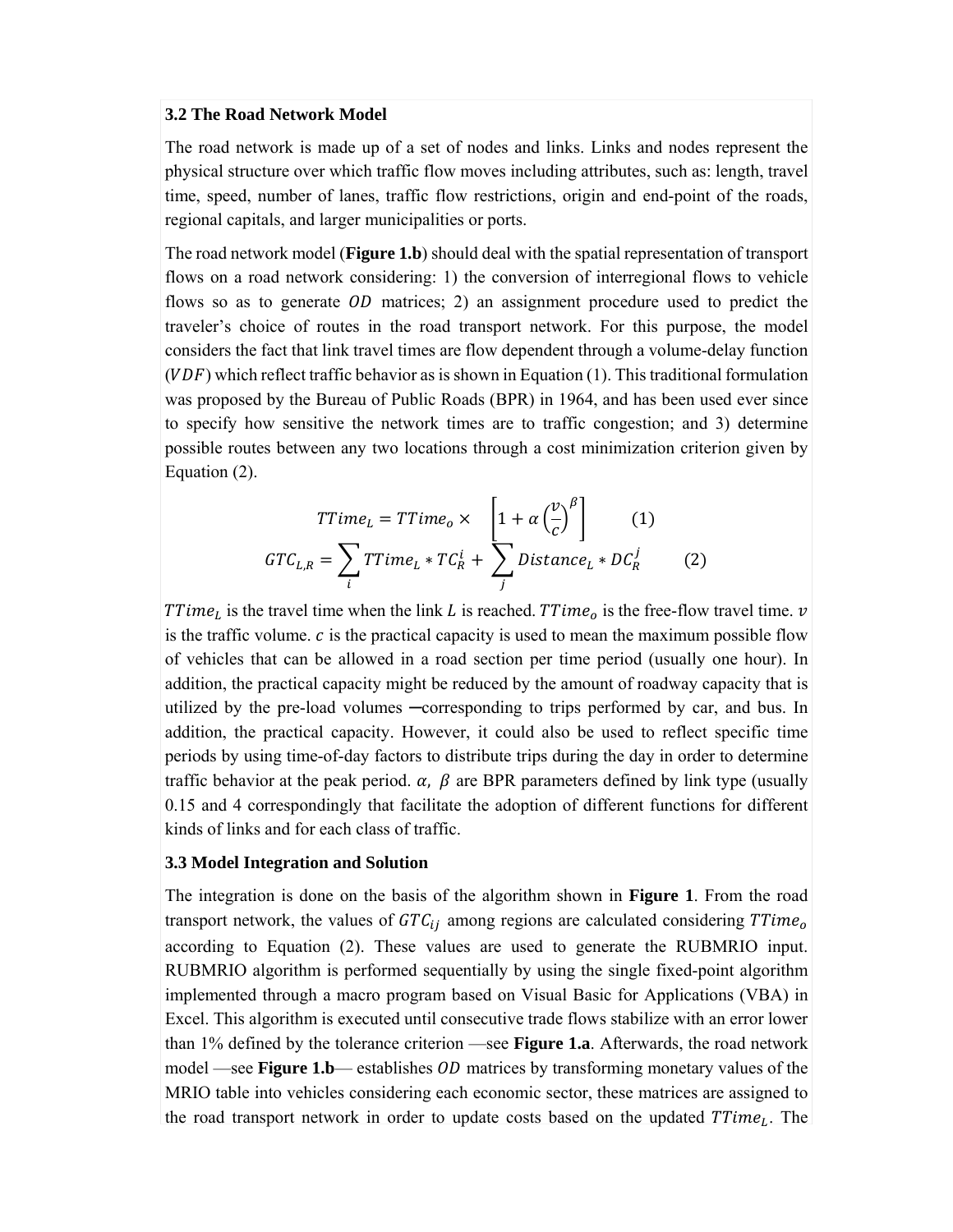integrated approach is re-run, with the updated  $GTC_{LR}$  through an iterative feedback process until equilibrium is reached.

## **3.4 Limitations of the Integrated Approach**

Although the integrated approach is sophisticated enough to obtain results of acceptable accuracy regarding economic matters and traffic flow impacts, the model still has limitations stemming from both the data and the methodology. The first set of limitations stems from the incomplete availability of Input-Output  $(10)$  data regarding a fine level of spatial detail, information of exports and imports from other countries, and real transportation costs from confidential business data or negotiations among carriers to make the model more complete. The second set of limitations comes from the IO methodology since it does not permit us to: (i) answer questions concerning issues as innovation, technological progress, ownership structures, and other economic factors of industries; (ii) draw the effects of changes in an economy at a further particular point of time; (iii) combine at the same time various transport policy scenarios; and (iv) include passenger or freight logistic models.

# **4. CASE STUDY: THE INTRODUCTION OF LHVs ON THE ROAD TRANSPORT NETWORK OF SPAIN**

### **4.1 Description**

In 2007 Spain's road transport network for HGVs has more than 20,000 kilometers distributed in high-capacity roads, and conventional roads. In this sense, it is important to note that the Spanish road transport network has witnessed the development of a vast modern high-capacity road network  $-11,276$  kilometers (7,007 miles) of tolled highways, free highways, and multilane highways— over the last two decades (see **Figure 2.a.**).

With regard to freight transport, it is important to highlight that the road mode is by far the prevailing mode in Spain. Official statistics given in the Permanent Survey of Transport of Goods by Road —MFOM (2011) states that in 2010, 1,567 million tonnes —98.7%— were transported by road. Rail freight transport, by contrast, amounted only for 21.44 million tons —1.3%— in 2010 (FFE, MFOM 2011).

We assume that the introduction of LHVs will affect only the road mode since freight by rail in Spain is already so very low (less than 2%), and there are no inland waterways. For this reason, no effects in the modal split were considered. The most suitable LHV configuration for Spain is made up of a tractor, semitrailer, and center-axle trailer (MFOM 2008a).

The selected road network adopted for the LHVs scenario is made up of high-capacity roads connecting the capitals of the regions (see **Figure 2.b.**). High capacity roads are suitable to handle LHVs vehicles while national roads do not. The length of the road network where LHVs could be introduced is 9,799 km —6,089 miles.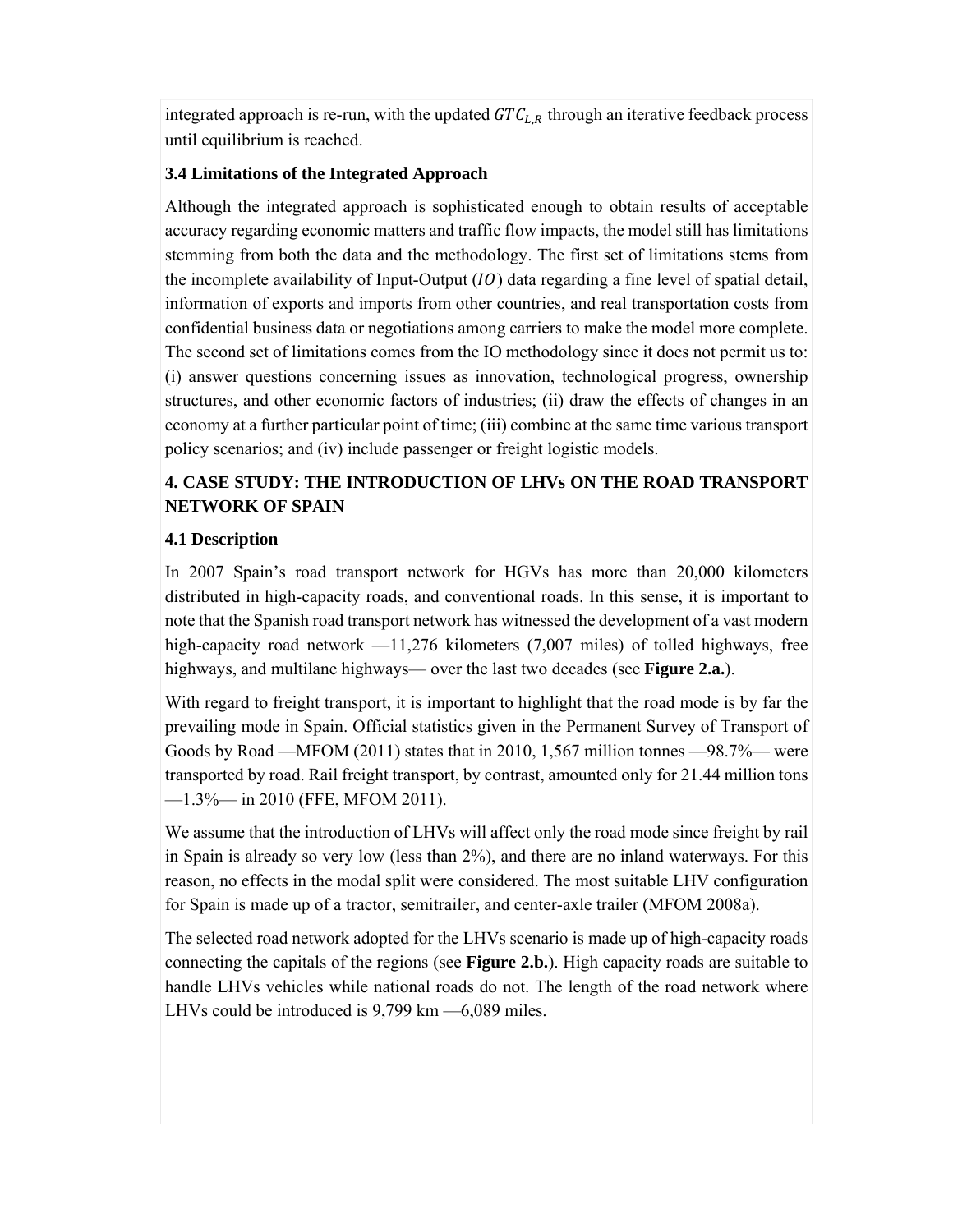

**Fig. 2 – Road Network for Freight Transportation:** (a) Base-Case; (b) LHVs Scenario.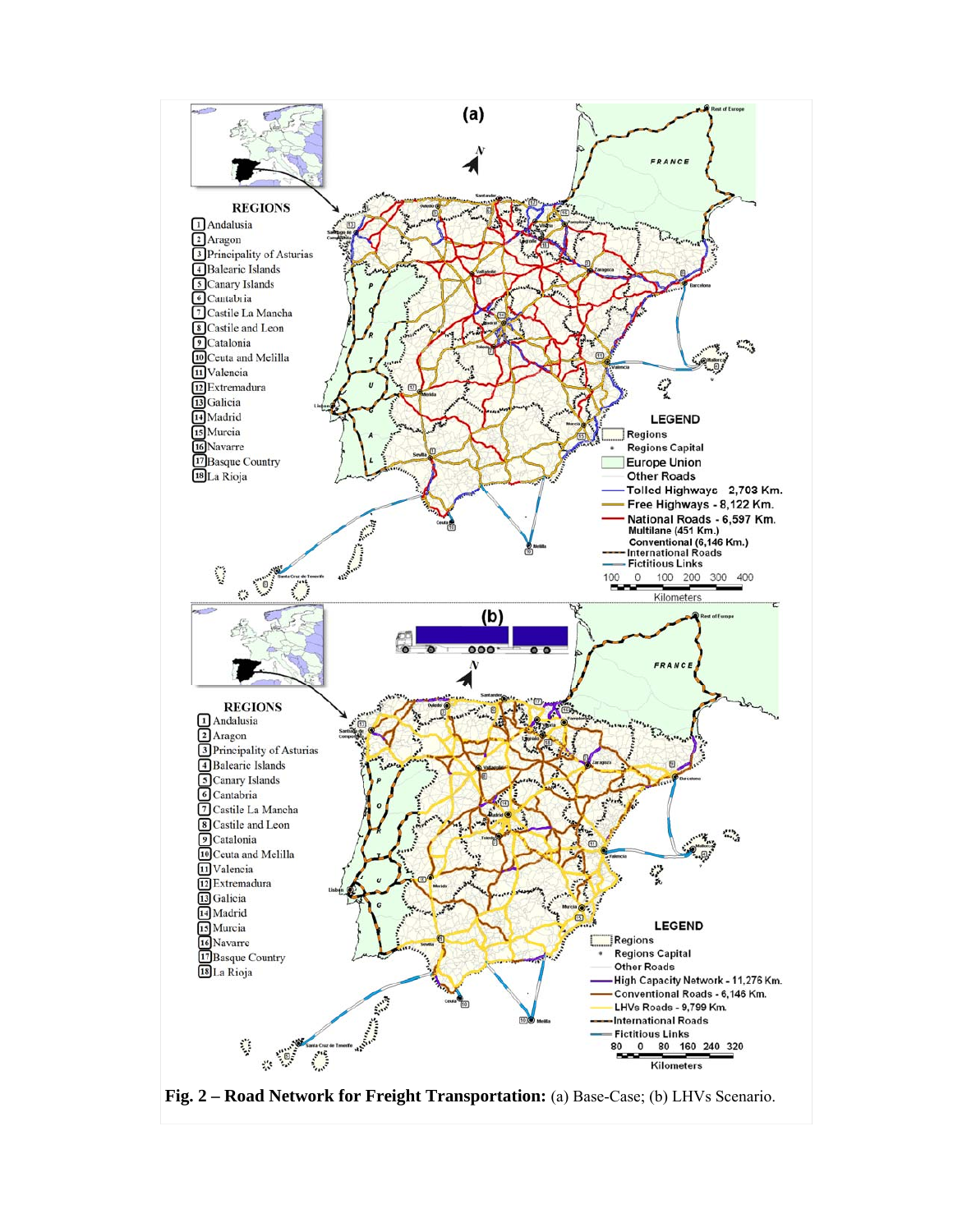#### **4.2 Application of the Methodology to the Base-Case**

### **4.2.1 The RUBMRIO Model Estimation**

In order to construct the model for Spain, we used the existing interregional IO table developed by the DESTINO research project (Consortium DESTINO et al., 2011) for the year 2007. A simplifying procedure was developed to aggregate sectors identified as freight transport intensive sectors (MFOM 2008a) —see **Table 1**—, non-freight transport intensive sectors (e.g. Trade and Repairs of Vehicles, Finance and Real State, Tourism, Education, among others), and to discard multi-sector relationships among sectors  $(m \text{ to } n)$  to build up a MRIO compatible with the transportation data available.

|                             |                         | <b>Sector</b>                                                                                                                                                                       | $\rho^m$                           | $\lambda^m$ | Likelihood<br><b>Ratio Index</b><br><b>McFadden</b><br>Pseudo R <sub>2</sub><br>$(\rho^2)$ |
|-----------------------------|-------------------------|-------------------------------------------------------------------------------------------------------------------------------------------------------------------------------------|------------------------------------|-------------|--------------------------------------------------------------------------------------------|
|                             | $\mathbf{1}$            | Agriculture, Fishing, Wood and Cork                                                                                                                                                 | $-0.00370*$<br>$(-1.791)$          | 0.602       | 0.151                                                                                      |
|                             | $\mathbf{2}$            | Food and Kindred Products                                                                                                                                                           | $-0.00221$<br>$(-1.618)$           | 0.398       | 0.174                                                                                      |
| Freight Transport Intensive | 3                       | Non-metal Minerals and Kindred Products                                                                                                                                             | $-0.00310**$<br>$(-2.469)$         | 1.212       | 0.174                                                                                      |
|                             | $\overline{\mathbf{4}}$ | Energy, Petroleum and Petroleum Products                                                                                                                                            | $-0.00359*$<br>$(-1.662)$          | 0.286       | 0.101                                                                                      |
|                             | 5                       | Mining                                                                                                                                                                              | $-0.00292**$<br>$(-2.393)$         | 0.999       | 0.328                                                                                      |
|                             | 6                       | Metal minerals and Kindred Products                                                                                                                                                 | $-0.00262*$<br>$(-1.942)$          | 0.759       | 0.123                                                                                      |
|                             | 7                       | Construction                                                                                                                                                                        | $-0.00363**$<br>$(-2.508)$         | 1.730       | 0.365                                                                                      |
|                             | 8                       | Chemical and Allied Products, Paper, Edition and<br>Kindred Products, Rubber Materials                                                                                              | $-0.00186*$<br>0.534<br>$(-1.726)$ |             | 0.166                                                                                      |
|                             | $\boldsymbol{9}$        | Textiles, Clothing, Leather and Shoes, Industrial<br>Machinery and Equipment, Electric and Electronic<br>Equipment, Transportation Equipment, and Other<br>Manufacturing Industries | $-0.00252*$<br>$(-1.68)$           | 0.417       | 0.144                                                                                      |

( ) Wald statistical significance test

*\* p*<0.10

*\*\* p*<0.05

#### **Table 1 – Input-Output Economic Sectors and Estimated Parameters for the Nested Logit Model**

Concerning the utility function, we adopted a Nested Logit (NL) model representing the choice of regions in two relevant nests (within-region and outside-region), and four relevant alternatives (same, close, near and far) as it is presented in Equation (3). Though some utility models have included rail in the NL structure (Cascetta et al., 2008; Huang  $\&$  Kockelman, 2010), we did not do the same because rail's market share is negligible in Spain. The NL structure was a way of overcoming problems detected in the single level multinomial logit formulation.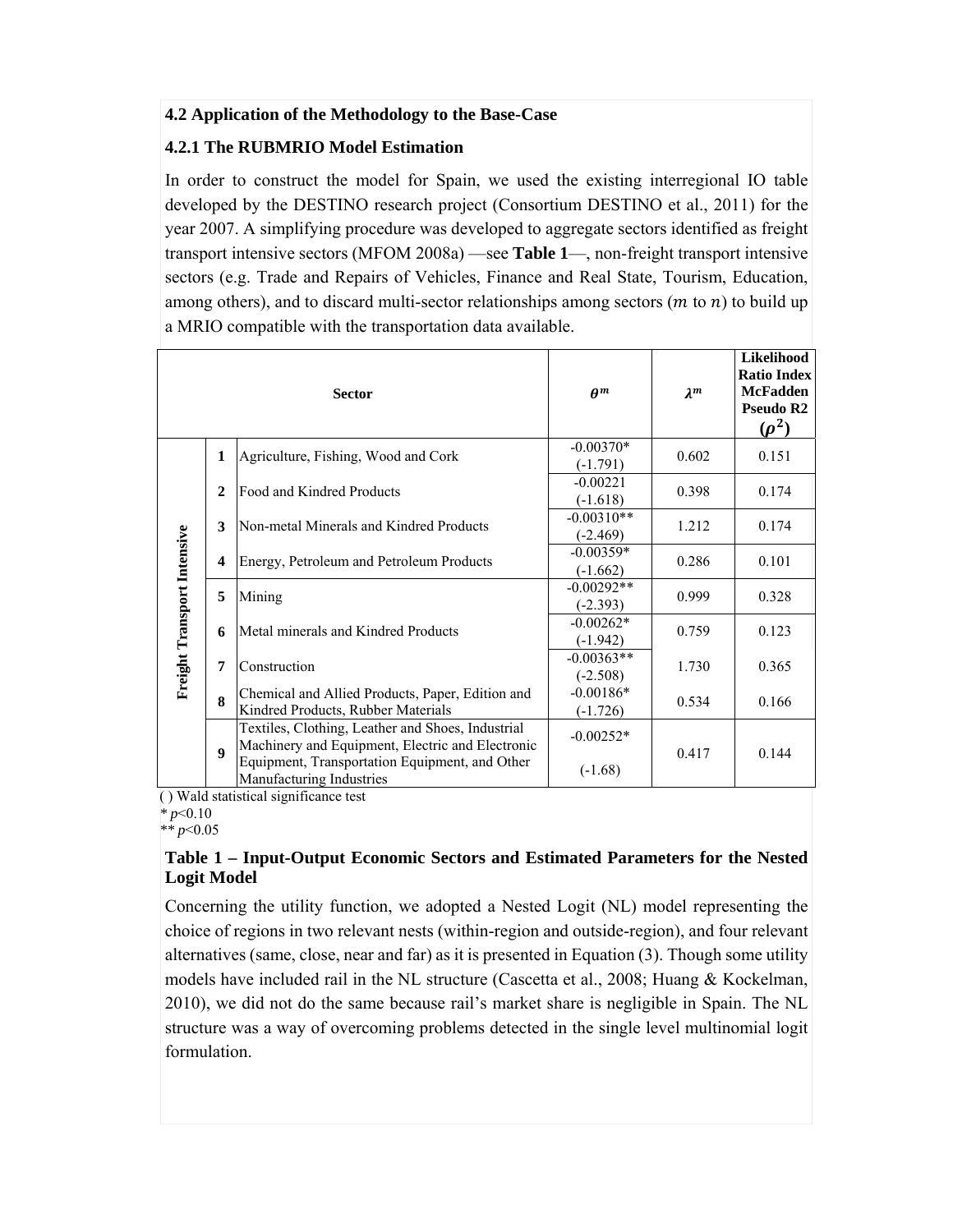$$
U_{ij}^{m} = -p_i^{m} + \lambda^{m} \ln \left[ \sum_{R} exp(U_{ij,R}^{m}) \right]
$$
 (3)  

$$
U_{ij,R}^{m} = \theta^{m} GTC_{ij,R}^{m}
$$
 (4)

 $U_{ij}^m$  shows the utility for region j of acquiring commodity m in region i. The systematic utility of the lower nest  $U_{ij,R}^m$  is defined in Equation (4).  $p_i^m$  is the price of goods/services of sector m in region i.  $\lambda^m$  and  $\theta^m$  are the logit model parameters.  $GTC_{ij}^m$  is the Generalized Transport Cost of sector m goods from production or origin region i to consumer region j. Total  $GTC$ between production and consumer regions was incorporated to avoid possible multicollinearity problems.

For the calculation of transport costs inside the same region (i.e.  $i = j$ ), an average cost value was determined from the capital of the region to provinces of that same region by using the road transport network. Regions outside continental Spain were linked to the continental transport network by using fictitious links and attributing a larger share of the total costs to fixed costs in the transport network. This calculation assumes that transport costs increase with distance. The resulting  $GTC_{ij}^{m}$  combinations are computed through the road network model as it is described in detail in the following section.

The parameter estimates of the NL utility model —shown in **Table 1**— were obtained by using the NLOGIT with the maximum likelihood method. The estimated coefficients have the expected signs because costs have a negative effect on utility. Moreover, the Wald statistic (values in brackets) rejects the null hypothesis that the coefficient is zero with a level of 90% confidence —*p*-values for each parameter are reported. Also, it is convenient to measure goodness of fit analogous to those in linear statistical models. Indeed, the Likelihood Ratio Index —McFadden Pseudo  $R^2$  ( $\rho^2$ )— provides a convenient basis for comparing different models when estimating more than one alternative. Pseudo  $R<sup>2</sup>$  values between 0.2 and 0.4 are fairly good reliable according to McFadden (1977).

Low values in these two tests could be explained by the lack of sufficient data at this point (Kockelman, 2008). This indicates that more data about flows of goods would be required in order to obtain more accurate results, but unfortunately these data are not available for the case of Spain.

#### **4.2.1 The Road Network Model**

The road network model was built using the software TransCAD. Capacity (vehicles/hour) and speed targets are defined by the government for each classification of roads by function. We have included these values as inputs for each link of the road network. In addition, the greater the slope of a road the greater the reduction, in both speed and capacity, of the traffic on that road. Therefore, we have reduced both speed and capacity by considering factors reflecting the slope of the road. We have used the traffic count data taken from (MFOM 2008b), sorted by type of vehicle, included for each link in order to validate the base-case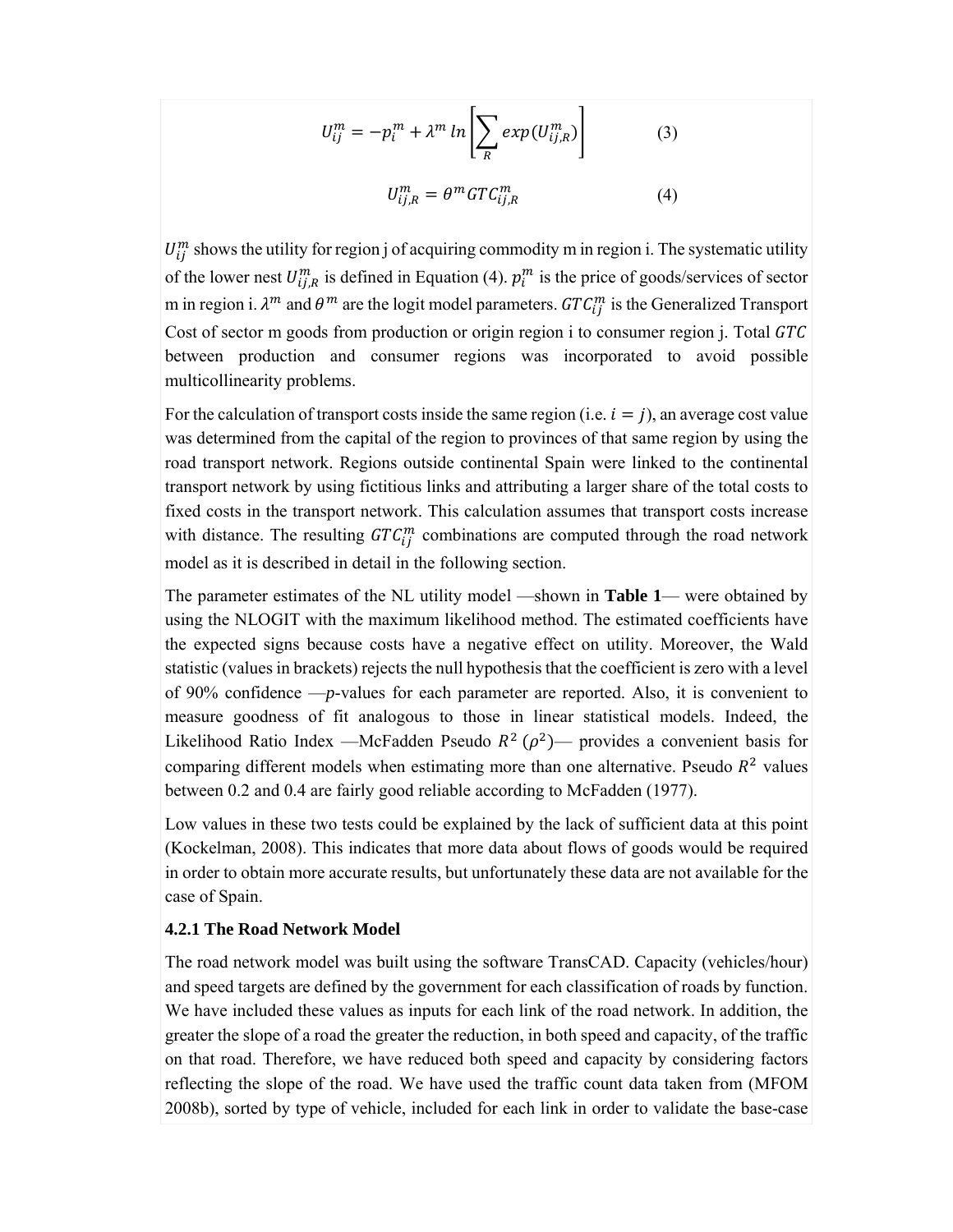year assignment model. We had to consider that in the model not only truck traffic —affected by the introduction of LHVs— but also cars and buses use the same road network. Therefore we treated these traffic flows as a pre-load volume, because we are not including them in our integrated modeling approach.

Conversion factors from the RUBMRIO model were applied so as to convert the measurement of the commodity trade in the transportation system from monetary units (Euros) to tonnes, and from tonnes to trucks per year, and finally, to trucks per day. This conversion used an average price per tonne for a specific commodity ( $\epsilon$ /tonne), the Heavy Goods Vehicles (HGVs) configuration of each sector, and a factor reflecting the percentage of trips of empty trucks. This procedure enabled us to obtain  $OD$  matrices per sector.

The percentage of empty HGVs was adopted from the Ministry of Transportation of Spain (MFOM 2008a), considering pickup/delivery truck operations in both directions of origindestination pairs as a proxy since detailed information required to build up an empty trip model for Spain was not available. Additional information regarding external trips (imports and exports to/from other peripheral countries as Portugal, and elsewhere in Europe) were also incorporated (Gutiérrez, Condeço-Melhorado, Martin, & Román, 2012), since it was not included in the RUBMRIO.

A Multi-Modal Multi-Class Stochastic User Equilibrium assignment (SUE) procedure was conducted to assign the HGVs traffic of the resulting *OD* matrices as user classes and considering VDF functions for each functional classification class through TransCAD for the base-case scenario. These functions incorporated individual variations of generalized cost perceptions. We adopted a time period of 24 hours (one day) since detailed information about time periods was not available taking into account that daily capacity is calculated by multiplying the hourly capacity by a daily expansion factor.

The process of validation was conducted on the basis of comparisons between predicted and observed flows in all the links of the base-case scenario in order to determine whether the assignment model is loading HGV trips for each functional class in a reasonable way. VDF parameters and daily expansion factors changes were introduced in an iterative process intended to minimize deviations between assigned and observed traffic flows. The validation results depicted in **Table 2** show how recommended targets given in the guide (TMIP 2010) were met for each functional classification class. In addition, we have checked the model validation in each link considering the guide (TMIP 1997). We calculated percentages of deviation for daily volumes for individual links. The results show that 10% of the 3,874 links exceed the target values recommended in the guide. According to these results, we believe that the application of the model for the introduction of LHVs should produce reasonable results.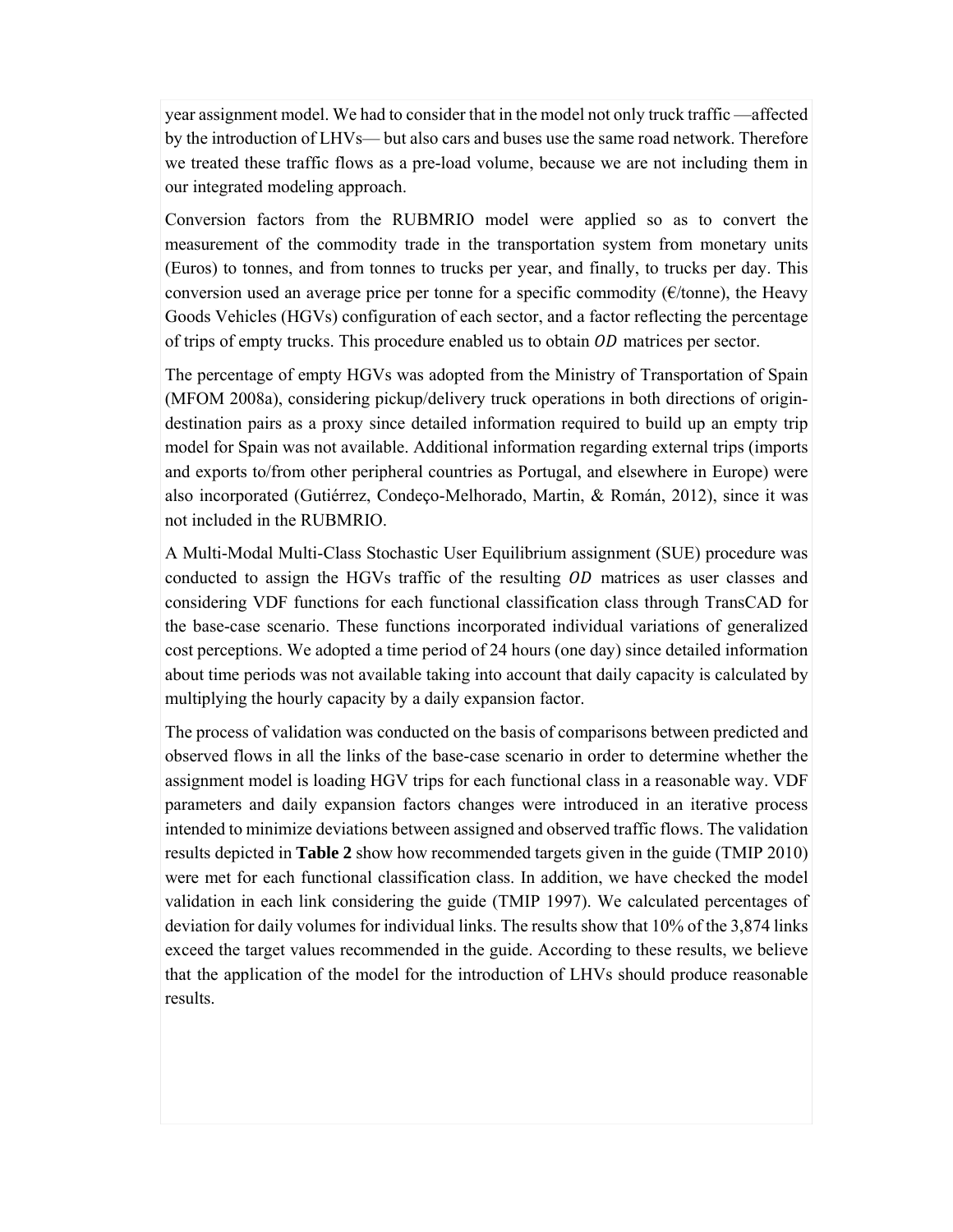| <b>Functional</b><br><b>Classification</b><br><b>Class</b> | Number of<br>(Links)<br>Km. | Average<br><b>Traffic</b><br><b>Count Data</b> | Average<br><b>Error</b> | $\frac{6}{6}$<br><b>Error</b> | $\frac{0}{0}$<br><b>RMSE</b> | <b>Recommended</b><br>$\frac{6}{9}$<br>RMSE* |
|------------------------------------------------------------|-----------------------------|------------------------------------------------|-------------------------|-------------------------------|------------------------------|----------------------------------------------|
| Tolled<br>Highways                                         | (578)<br>2,703              | 5,576                                          | $-111.88$               | $-3.65$                       | 29.92                        | 43                                           |
| Free<br>Highways                                           | (1,776)<br>8,122            | 8,562                                          | 129.39                  | 3.57                          | 21.91                        | 37                                           |
| National<br>Road System                                    | (1,520)<br>6,597            | 3,547                                          | 183.50                  | 19.86                         | 45.55                        | 51                                           |
| ALL                                                        | (3,874)<br>17,422           | 8,523                                          | 114.62                  | 4.62                          | 27.95                        | 37                                           |

**\*** Recommended %RMSE targets for the average traffic count data considering guide (TMIP 2010)

#### **Table 2 – Road Transport Network Model Validation by Functional Classification Class**

#### **4.2 Application of the Methodology to the LHV Scenario**

The LHV scenario was developed by considering:  $(i)$  the road network ready to handle LHVs;  $(ii)$  the distance over which goods are transported;  $(iii)$  the characteristics of commodities transported;  $(iv)$  the potential market which might be relocated away from the existing ones; and  $(v)$  the expected cost reduction factor of LHVs compared to HGV.

With regard to the road network suitable for the LHVs scenario, it was shown in **Figure 2.b**. In addition, we have excluded intraregional  $OD$  pairs because LHVs are mostly favorable for longer distances (De Ceuster et al., 2008; K+P Transport Consultants & ISI Fraunhofer, 2011).

The characteristics of commodities as well as the potential market to be relocated in LHVs vehicles was defined by considering a sensitivity approach in the following way —see **Table 3**. First, loads transferred from HGVs to LHVs —column 3— were estimated based on the experience of other countries (De Ceuster et al., 2008; K+P Transport Consultants & ISI Fraunhofer, 2011; Vierth et al., 2008) and on the basis of their physical characteristics, such as the weight and/or volume for each commodity, and the ease of transferring them. We have considered a minimum and a maximum value.

Second, the potential market for LHVS —column 4— was defined on the basis of the willingness of current HGVs per sector to migrate to LHVs. This assumption takes into account, for instance, that trucks lighter than 20 tonnes will never migrate to LHVs because they could already have made the move to HGV trucks, but had not done so. On the basis of this assumption the maximum percentage of conventional trucks ready to migrate is adopted from (MFOM 2008a). In addition, we have set a minimum value expected for this variable. Third, deviation of each sector is calculated by multiplying the expected load transferred times the number of trucks that can potentially migrate to LHVs considering both minimum and maximum percentages. Fourth, we computed a cost reduction factor  $(CR)$  to show how far LHVs will reduce costs compared to HGVs by considering the unitary payload weight cost of Spain (Ortega & Vassallo, 2012) for both vehicles, and for both minimum and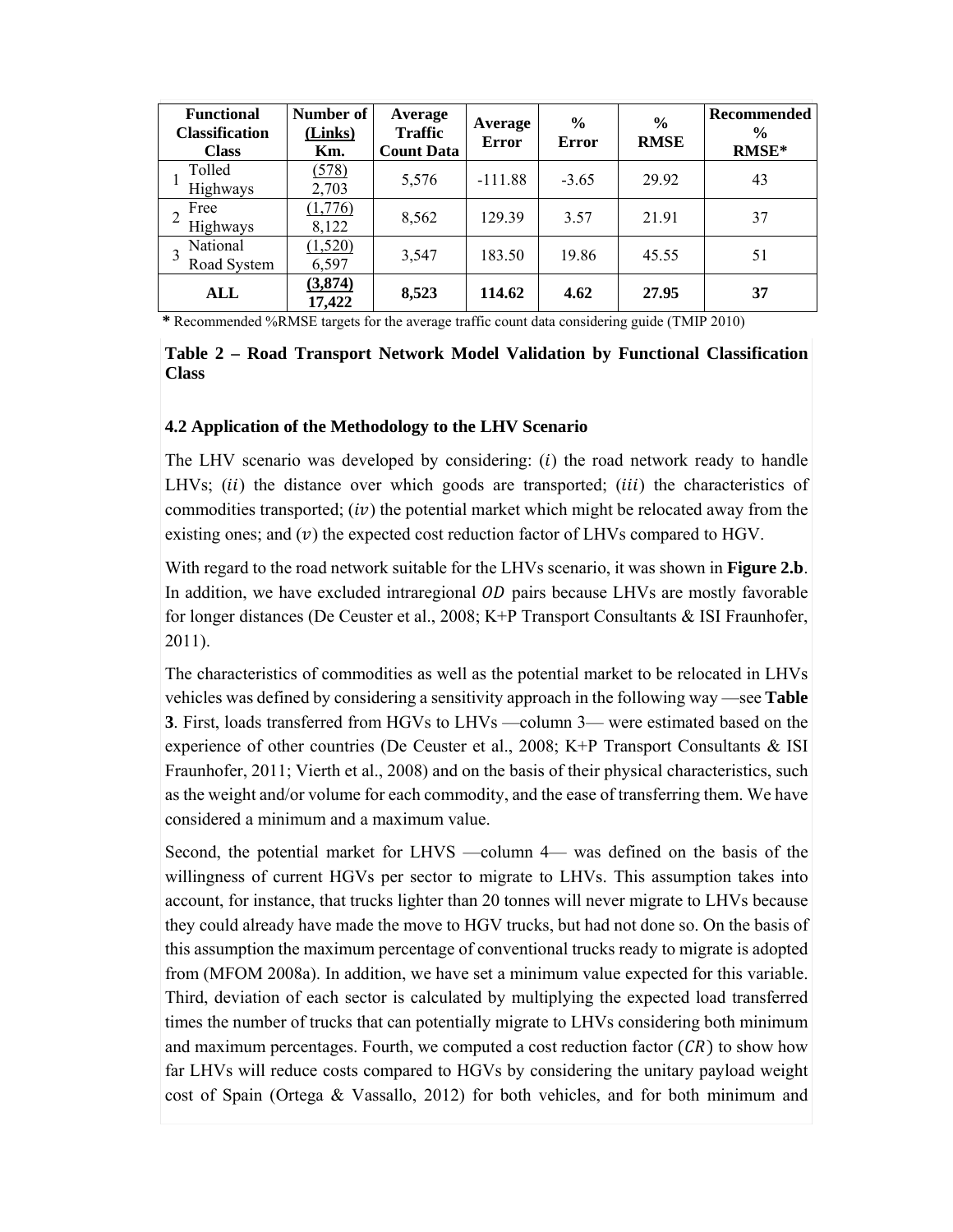maximum possibilities.

These CR factors are included in the integrated approach to generate the RUBMBRIO input according to Equation (5). Other research works have established cost saving of LHVs varying from 10 to 25% against conventional HGVs due to greater loads (De Ceuster et al., 2008; Doll et al., 2009)**.** 

$$
GTC_{ij}^{Scenario} = \frac{\left(\sum_{s=1}^{9} HGVS_s^{Base\ i,j} \times D_s^{LHVS} \times GTC_{ij}^{Base}\left(1 - CR\right)\right) + \left(\sum_{s=1}^{9} HGVS_s^{Base\ i,j} \times \left(1 - D_s^{LHVS}\right) \times GTC_{ij}^{Base}\right)}{\sum_{s=1}^{9} HGVS_s^{Base\ i,j}}
$$
\n
$$
(5)
$$

 $\forall i, j$ 

 $GTC_{ij}^{Scenario}$  is the weighted average  $GTC_{ij}$  among regions for the LHVs scenario.  $HGVs^{Base i,j}_s$  are HGVs traffic flows from the base-case of the sector s and for the same  $OD$ pair.  $D_s^{LHVs}$  are deviation factors from HGVs to LHVs for each sector s.  $GTC_{ij}^{Base}$  is the generalized transport cost in the base-case scenario from production or origin region  $i$  to consumer region  $j$ .  $CR$  is the cost reduction factor of LHVs compared to HGVs defined in **Table 3**.

The assignment of the LHVs scenario was carried out in a way similar to that of the basecase one by adopting the calibrated assignment parameters of the base-case (VDF parameters, and empty trips of trucks per  $OD$  pair). The  $OD$  matrix included additional matrices of trips considering the new user class (LHVs) resulting from the deviation factors applied to the HGVs of each sector. Therefore, we have considered that LHVs will compete with other HGVs in the same road network. Also, for LHV trips the road links that cannot be used by these vehicles were specified. For both scenarios, transfer penalties for each functional classification of roads to prevent very short interchanges, convergence criterion value, and the maximum number of iterations to be performed were defined.

#### **5. ANALYSIS OF RESULTS**

The introduction of LHVs would mean lower transportation costs. This, in turn, would produce several effects on trade patterns and vehicle flows since it will make sales and purchases easier, and for that reason regions will be able to re-allocate goods to other regions, substitute production from other regions, and trade goods which previously were not being traded. All these changes will be reflected in the demand of freight services which in turn will be reflected on the road freight transport flows over the whole network.

The application of the model has assessed both scenarios separately. Initially, the model has allowed the estimate of 2007 data to be taken as the base-case considering the  $GTC_{ij}^{Base}$  for HGVs exclusively. Then, the  $GTC_{ij}^{Scenario}$  for both the minimum and the maximum scenario was included in the integrated approach to determine the LHVs scenario results, which in comparison with the base-case shows the estimation of the various impacts on the transportation system.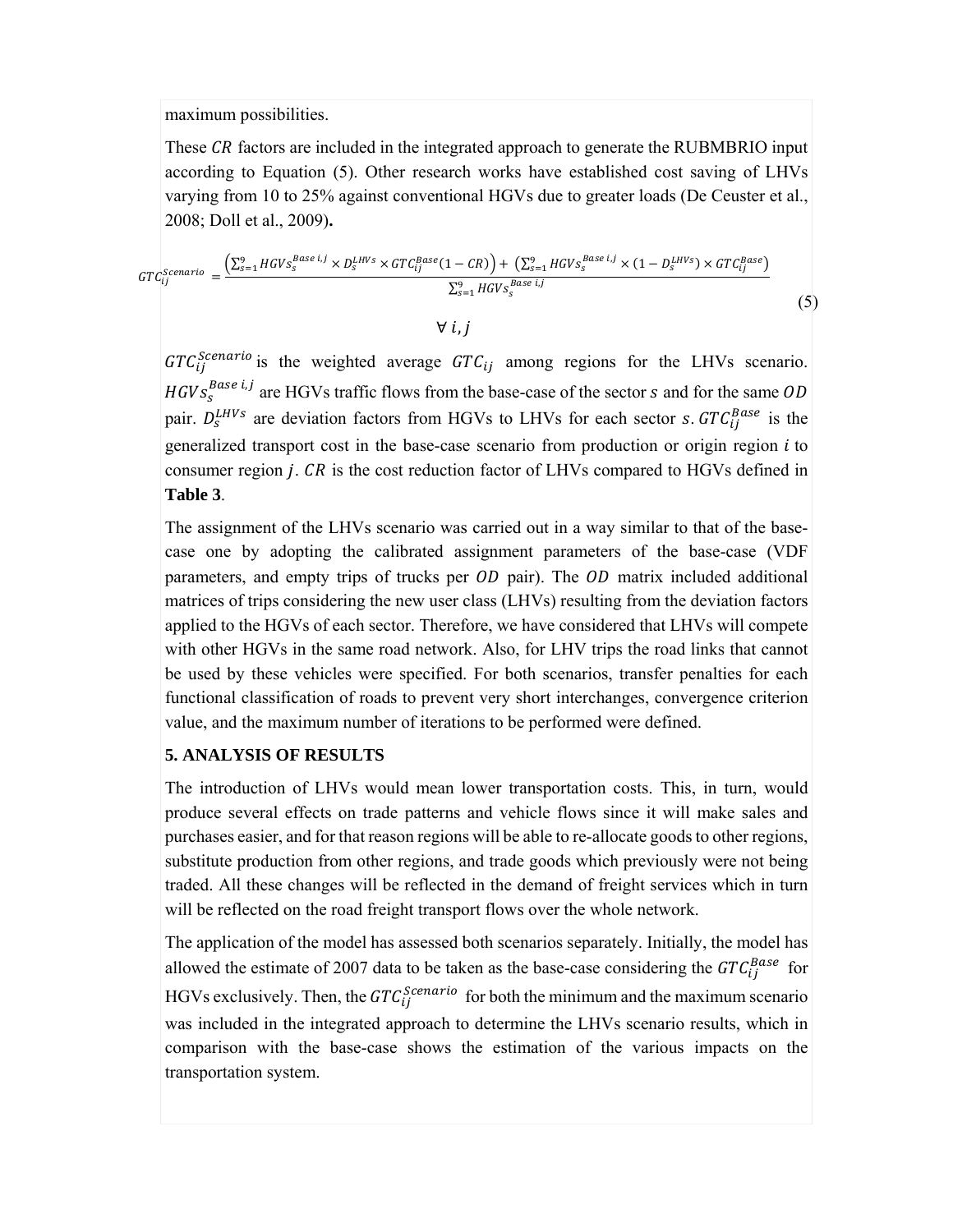|                | (1)                                                                                                                                                                                             | (2)                                                           |                                                      | $(3)$        |                                                              | (4)  |                         | (5)           |                                                           | (6) |
|----------------|-------------------------------------------------------------------------------------------------------------------------------------------------------------------------------------------------|---------------------------------------------------------------|------------------------------------------------------|--------------|--------------------------------------------------------------|------|-------------------------|---------------|-----------------------------------------------------------|-----|
|                | <b>Sector Description</b>                                                                                                                                                                       | <b>Articulated HGVs Type</b><br><b>GVW</b> - Payload (Tonnes) | <b>Expected</b><br>Load<br><b>Transferred</b><br>(%) |              | <b>Potential</b><br><b>Trucks</b><br><b>Migration</b><br>(%) |      | <b>Deviation</b><br>(%) |               | <b>GTC</b><br>Cost<br>Reduction<br>LHVs to<br><b>HGVs</b> |     |
|                |                                                                                                                                                                                                 |                                                               | min                                                  | max          | min                                                          | max  |                         | $min$   $max$ | min                                                       | max |
|                | Agriculture, Fishing,<br>Wood and Cork                                                                                                                                                          | <b>Articulated Truck</b><br>40 - 25 Tonnes                    | 30                                                   | 60           | 16.8                                                         | 33.5 | 5.0                     | 20.1          | 5%                                                        | 7%  |
| $\overline{c}$ | Food and Kindred<br>Products                                                                                                                                                                    | <b>Articulated Truck -</b><br>Refrigerated<br>40 - 24 Tonnes  | 40                                                   | 80           | 16.8                                                         | 33.5 | 6.7                     | 26.8          | 7%                                                        | 9%  |
| 3              | Non-metal Minerals and<br><b>Kindred Products</b>                                                                                                                                               | <b>Articulated Truck - Bulk Tanker</b><br>40 - 24 Tonnes      | 30                                                   | 60           | 16.8                                                         | 33.5 | 5.0                     | 20.1          | 5%                                                        | 7%  |
| 4              | Energy, Petroleum and<br><b>Petroleum Products</b>                                                                                                                                              | <b>Articulated Truck - Fuel Tanker</b><br>40 - 27 Tonnes      | $\boldsymbol{0}$                                     | $\mathbf{0}$ | 16.8                                                         | 33.5 | $\Omega$                | $\Omega$      | 0%                                                        | 0%  |
|                | 5 Mining                                                                                                                                                                                        | <b>Articulated Truck</b><br>40 - 24 Tonnes                    | 30                                                   | 60           | 16.8                                                         | 33.5 | 5.0                     | 20.1          | 5%                                                        | 7%  |
| 6              | Metal minerals and<br><b>Kindred Products</b>                                                                                                                                                   | <b>Articulated Truck</b><br>40 - 24 Tonnes                    | 30                                                   | 60           | 16.8                                                         | 33.5 | 5.0                     | 20.1          | 5%                                                        | 7%  |
|                | 7 Construction                                                                                                                                                                                  | <b>Articulated Truck - Bulk Tanker</b><br>40 - 24 Tonnes      | 25                                                   | 50           | 16.8                                                         | 33.5 | 4.2                     | 16.8          | 4%                                                        | 6%  |
| $\overline{8}$ | Chemical and Allied<br>Products, Paper, Edition<br>and Kindred Products,<br><b>Rubber Materials</b>                                                                                             | <b>Articulated Truck - Fuel Tanker</b><br>40 - 27 Tonnes      | $\mathbf{0}$                                         | $\theta$     | 16.8                                                         | 33.5 | $\Omega$                | $\theta$      | 0%                                                        | 0%  |
| q              | Textiles, Clothing, Leather<br>and Shoes, Industrial<br>Machinery and<br>Equipment, Electric and<br>Electronic Equipment,<br>Transportation<br>Equipment, and Other<br>Manufacturing Industries | <b>Articulated Truck - Bulk Tanker</b><br>40 - 24 Tonnes      | 25                                                   | 50           | 16.8                                                         | 33.5 | 4.2                     | 16.8          | 4%                                                        | 6%  |

| Table 3 – Sector Commodities Analysis, Cost Reduction and Sensitivity Analysis |  |  |  |
|--------------------------------------------------------------------------------|--|--|--|
|                                                                                |  |  |  |

## **5.1 Impact of Allowing LHVs on the Demand of the Road Freight Transportation System of Spain**

Impact on the demand of the road freight transportation system have been focused on changes in flow volumes under both minimum and maximum scenario, as shown in **Table 4**. Overall, the results show a promising decreases of freight transport flows considering the Annual Average Daily Traffic – AADT (-0.90% in the minimum scenario and -3.60% in the maximum scenario). Furthermore, the detailed results sorted by type of road are worth analyzing.

The total AADT of the national road system experiences the greatest reduction in both scenarios compared to the remaining types of roads. The reason for this notable reduction is explained by the fact that LHVs are not allowed to travel on national roads. Taking into account the study of payload distance (tonne-km/day), it reveals that in the LHVs scenario both tolled and free highways will transport more tonnes using fewer vehicles than before. This will result from the greater carrying capacity of LHVs compared to HGVs, and the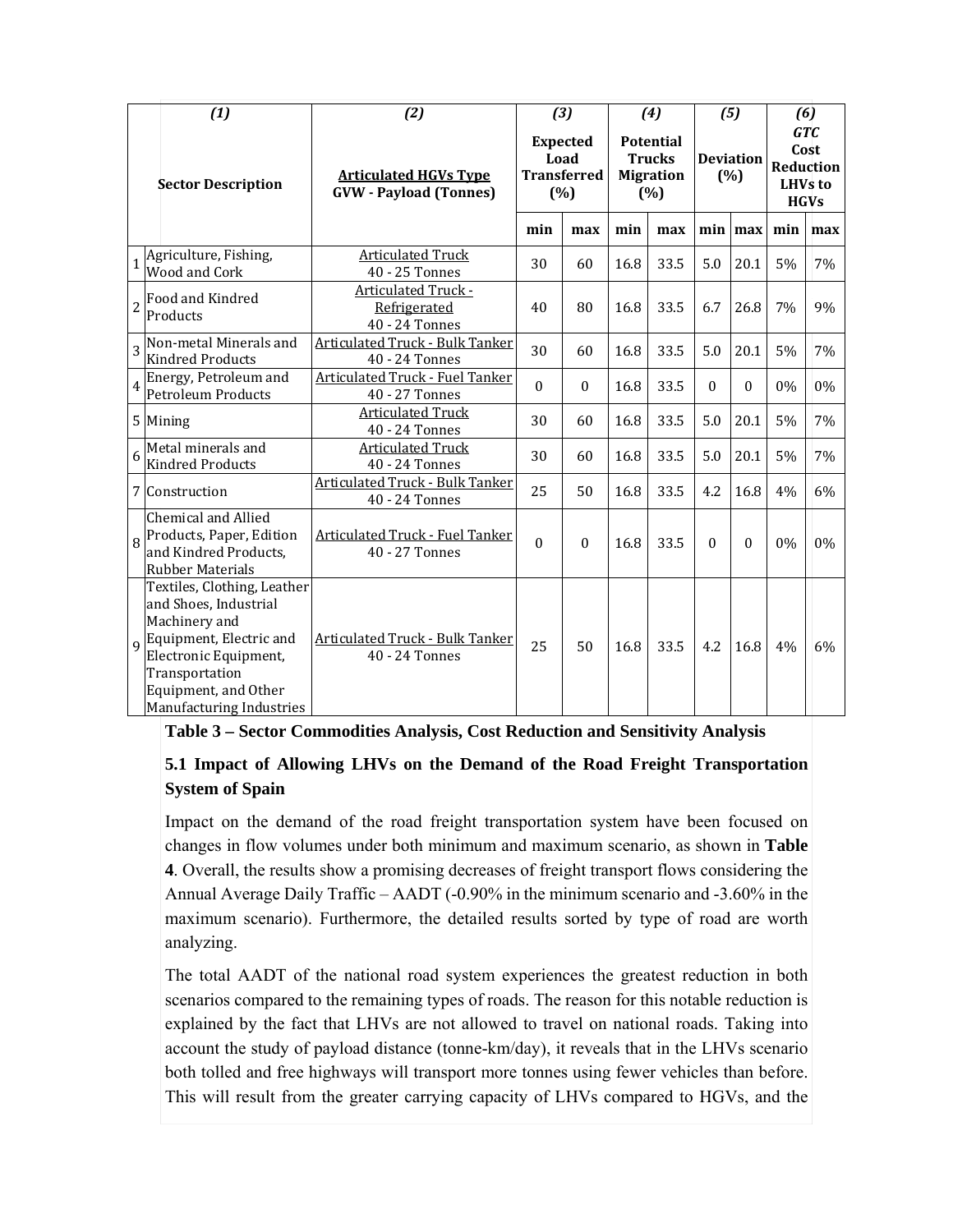national road constraint.

One of the most important advantages of the introduction of LHVs is the reduction of emissions for different kinds of pollutants (CO2, NOx, and PM10) in both scenarios. In **Table 4** we show the main results of the model in this respect. The expected reduction in the whole road network is less than 1% for each one of the three pollutants considered. However, considering the network where LHVs are not allowed –National roads, the reduction will much more significant. Although emission savings do not look substantial in the short term, they may have a greater impact in the long-term.

The comparison of both the minimum and the maximum scenario in relation with the basecase is shown in **Figure 3**. This figure displays the percentage change of both scenarios referred to the base-case scenario assumed as zero in each flow and emission comparison.

| (a)                                   |                     |                                                             |                                                            |         |                                                |                                                            |         |                                                         |                                                            |         |
|---------------------------------------|---------------------|-------------------------------------------------------------|------------------------------------------------------------|---------|------------------------------------------------|------------------------------------------------------------|---------|---------------------------------------------------------|------------------------------------------------------------|---------|
| <b>Functional</b>                     | <b>Number</b><br>of | <b>Total AADT</b><br><b>Assigned HGVs/day</b><br>(Millions) |                                                            |         | <b>HGVs-Km/day</b><br>(Millions)               |                                                            |         | <b>Payload-Distance</b><br>(tonne-km/day)<br>(Millions) |                                                            |         |
| <b>Classification</b><br><b>Class</b> | (Links)<br>Km       | <b>Base-</b><br>Case<br><b>Scenario</b>                     | <b>LHVs</b><br><b>Scenario Change</b><br>min<br><b>Max</b> | $($ %)  | <b>Base-</b><br><b>Case</b><br><b>Scenario</b> | <b>LHVs</b><br><b>Scenario</b> Change<br>min<br><b>Max</b> | $($ %)  | <b>Base-</b><br>Case<br><b>Scenario</b>                 | <b>LHVs</b><br><b>Scenario Change</b><br>min<br><b>Max</b> | $(\%)$  |
| . Tolled                              | (604)               | 1.78                                                        | 1.77                                                       | $-0.43$ |                                                | 7.69                                                       | $-0.41$ |                                                         | 95.13                                                      | 2.54    |
| Highways                              | 2,703               |                                                             | 1.76                                                       | $-1.39$ | 7.73                                           | 7.61                                                       | $-1.62$ | 92.77                                                   | 96.03                                                      | 3.51    |
| $2^{\text{Free}}$                     | (1, 739)            | 6.59                                                        | 6.53                                                       | $-0.98$ | 29.28                                          | 29.00                                                      | $-0.96$ | 351.41                                                  | 351.59                                                     | 0.05    |
| Highways                              | 8,122               |                                                             | 6.34                                                       | $-3.86$ |                                                | 28.17                                                      | $-3.79$ |                                                         | 352.10                                                     | 0.20    |
| $3^{\text{National}}_{\text{S}}$      | (1, 531)            | 1.68                                                        | 1.66                                                       | $-1.26$ | 6.91                                           | 6.83                                                       | $-1.11$ | 82.90                                                   | 81.98                                                      | $-1.11$ |
| Road System                           | 6,597               |                                                             | 1.59                                                       | $-4.95$ |                                                | 6.57                                                       | $-4.92$ |                                                         | 78.82                                                      | $-4.92$ |
|                                       | (3,874)             |                                                             | 9.96                                                       | $-0.93$ |                                                | 43.53                                                      | $-0.90$ | 527.08                                                  | 533.51                                                     | $-0.01$ |
| ALL                                   | 17,422              | 10.05                                                       | 9.69                                                       | $-3.60$ | 43.92                                          | 42.35                                                      | $-3.59$ |                                                         | 526.96                                                     | $-0.02$ |

 **(a)** 

 **(b)** 

| (V)                      |                     |                                  |                 |         |                  |                                   |               |                  |                 |         |  |
|--------------------------|---------------------|----------------------------------|-----------------|---------|------------------|-----------------------------------|---------------|------------------|-----------------|---------|--|
|                          |                     |                                  | CO <sub>2</sub> |         | NO <sub>x</sub>  |                                   |               | $PM_{10}$        |                 |         |  |
|                          | <b>Number</b><br>of | <b>Emissions</b><br>(Tonnes/day) |                 |         | <b>Emissions</b> |                                   |               | <b>Emissions</b> |                 |         |  |
| <b>Functional</b>        |                     |                                  |                 |         |                  | (Tonnes/day)                      |               | (Tonnes/day)     |                 |         |  |
| <b>Classification</b>    | (Links)             | <b>Base-</b><br>Case             | <b>LHVs</b>     | (%)     |                  | <b>LHVs</b>                       |               | <b>Base-</b>     | <b>LHVs</b>     |         |  |
| <b>Class</b>             | Km                  |                                  | Scenario Change |         | Case             | <b>Base-</b><br> Scenario  Change |               | Case             | Scenario Change |         |  |
|                          |                     | <b>Scenario</b>                  | min             |         | <b>Scenario</b>  | min                               | $\frac{6}{2}$ | <b>Scenario</b>  | min             | $(\%)$  |  |
|                          |                     |                                  | <b>Max</b>      |         |                  | <b>Max</b>                        |               |                  | <b>Max</b>      |         |  |
| Tolled                   | (604)               |                                  | 7,504           | 0.52    | 196.6            | 197.6                             | 0.52          | 6.5              | 6.6             | 0.54    |  |
| <sup>'</sup> Highways    | 2,703               | 7,465                            | 7,648           | 2.45    |                  | 201.4                             | 2.45          |                  | 6.7             | 2.51    |  |
| $2^{\text{Free}}$        | (1,739)             | 28,277                           | 28,227          | $-0.18$ | 744.6            | 743.3                             | $-0.18$       | 24.7             | 24.7            | $-0.17$ |  |
| Highways                 | 8,122               |                                  | 28,098          | $-0.63$ |                  | 739.6                             | $-0.63$       |                  | 24.6            | $-0.58$ |  |
| 3National<br>Road System | (1, 531)            | 6,671                            | 6,597           | $-1.11$ | 175.7            | 173.7                             | $-1.11$       |                  | 5.77            | $-1.11$ |  |
|                          | 6,597               |                                  | 6,343           | $-4.92$ |                  | 167.0                             | $-4.92$       | 5.8              | 5.54            | $-4.92$ |  |
|                          | (3,874)             | 42,413                           | 42.328          | $-0.20$ |                  | 1,115                             | $-0.20$       | 37.1             | 37.0            | $-0.19$ |  |
| <b>ALL</b>               | 17,422              |                                  | 42,174          | $-0.77$ | 1,117            | 1,108                             | $-0.77$       |                  | 36.8            | $-0.72$ |  |

**Table 4 – Transportation System Impact:** (a) Flow Volumes; (b) Emissions.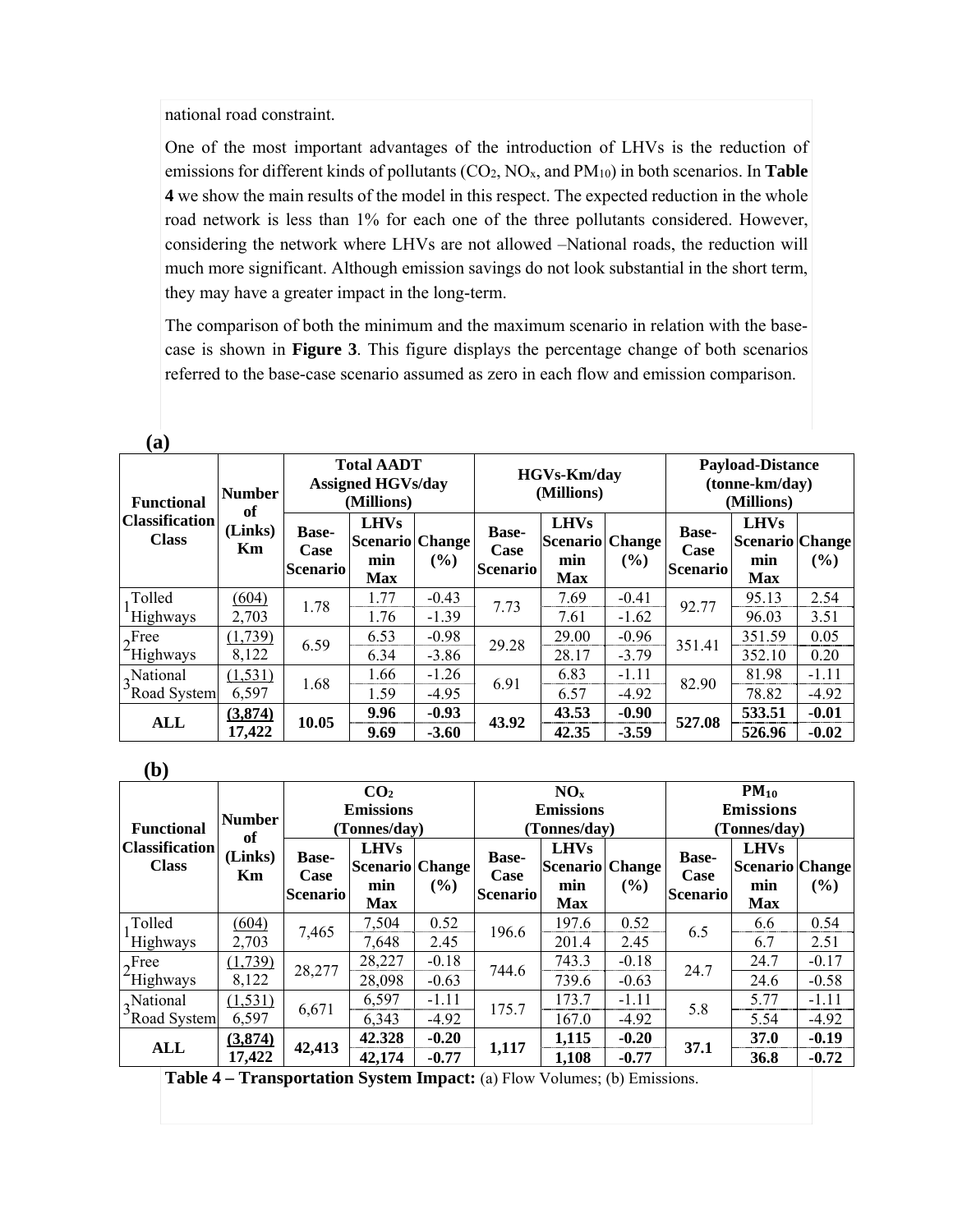

**Fig. 3 – Transportation System Impact Comparison** 

In addition, the model has allowed for the calculation of the LHV traffic volumes for both minimum and maximum scenarios (see **Figure 4**). This figure shows the flow volumes of LHVs in each link. In the maximum scenario (**Figure 4.a.**), the LHV flow volume will be significant in the road network ready to handle LHVs.  $71\%$  of the roads  $-6,938$  Km – will have less than 500 LHVs per day,  $27\% - 2{,}699 -$  will have between 500 to 1,000 LHVs per day, and only  $2\% - 161$  km – will have more than 1,000 LHVs per day. On the other hand, in the minimum scenario (**Figure 4.b.**), the road network will not exceed the 500 LHVs per day.

#### **6. CONCLUSIONS**

This paper provides an integrated approach to assess the nationwide impact of transport policy measures such as the introduction of LHVs. The results demonstrate that the model developed in this research is able to forecast freight transport demand changes — direct and indirect effects — produced on freight flows. In addition, the model designed provides a useful tool for policy makers, governments, and transportation authorities to evaluate the expected impacts on the road freight transport system of a country.

The first conclusion of this research is that introducing LHVs is good for the road system since it can offer traffic and pollution relief across the country, since LHVs will reduce the amount of truck-kilometers needed for transporting goods. These results are a consequence of bigger trucks that imply a need for fewer trucks to move the same amount of freight. Moreover, bigger trucks imply more trade because transport, and consequently exports to other regions and abroad, are subsequently cheaper. Finally, it is worth noting that there will be a deviation of traffic towards the corridors where LHVs are allowed to be used.

The second conclusion is that the flow of trucks in the network is expected to diminish slightly. In addition, there will be a noticeable deviation of freight traffic from conventional roads to high-capacity roads. This trend is favorable for the environment but might have a negative impact on those stretches of highway that exhibit congestion problems.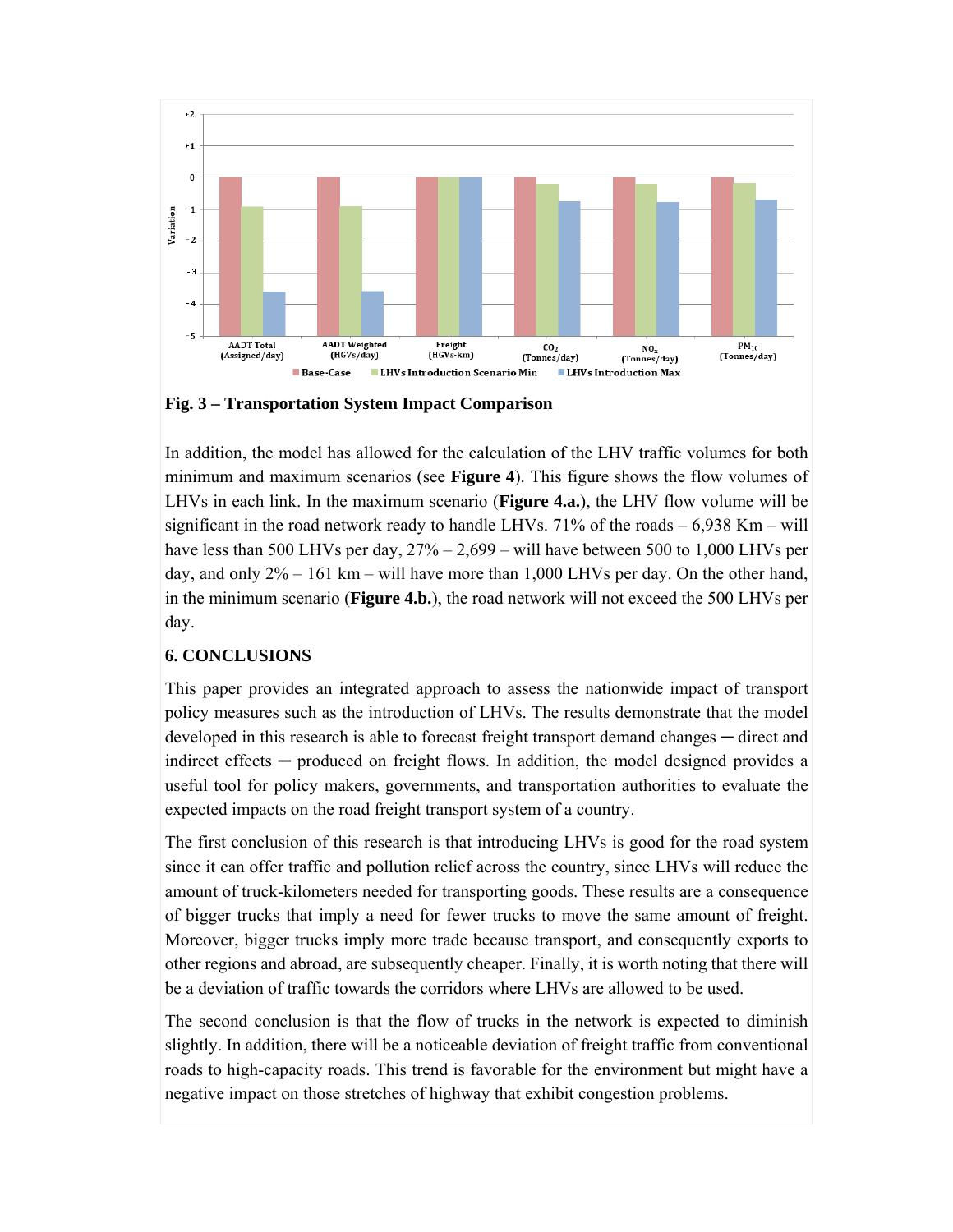

**Fig. 4 – Annual Average Daily Traffic LHVs (LHVs/day)** (a) Max; (b) min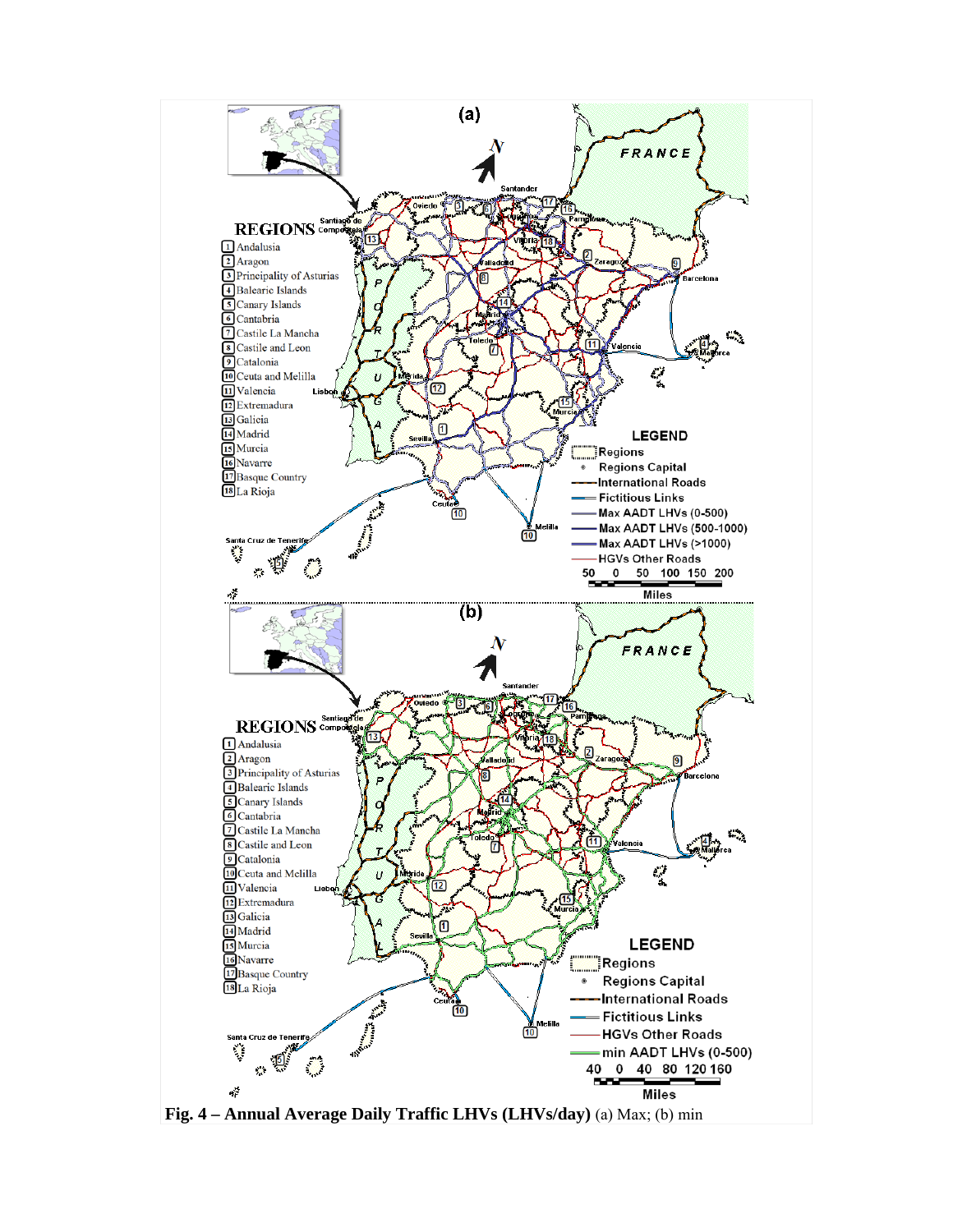The third conclusion is that national roads will experience the greatest decrease of traffic flows, and payload-distances (tonne-km). Fourth, introducing LHVs will lead to a certain reduction of emissions in the road transport network so it will overall be favorable for the environment. However, tolled highways will produce more emissions  $(CO_2, NO_x, and PM_{10})$ since LHVs emissions factors per kilometer are greater than the emissions factors of HGVs.

Overall, the results have pointed out that our integrated modeling approach based on a commodity-based structure assesses the impact of transport policy measures on freight flows running on the road transportation network. This approach overcomes the undesirable limitations of models based on truck-trips. As a result, this research has proposed, and constructed, a comprehensive approach to better forecast transportation demand impacts, upon the introduction of new freight transport vehicles (in this case, LHVs) within a country like Spain. Moreover, the integrated modeling approach determines the flow volumes of both HGVs and LHVs vehicles in the road network of Spain.

#### **7. ACKNOLEDGEMENTS**

The authors wish to acknowledge the support of the Research Ministry of Spain (MICINN) in funding the research project on the interregional input-output table approach to assess the effects of a transport policy measure (DESTINO).

#### **8. REFERENCES**

- Cascetta, E., Marzano, V., & Papola, A. (2008). Multi-Regional Input-Output Models for Freight Demand Simulation at a National Level. In M. Ben-Akiva, H. Meersman, & E. Van de Voorde (Eds.), *Recent Developments in Transport Modelling: Lessons for the Freight sector* (First Edit., pp. 93–116). London, UK: Emerald Group Publishing Limited. doi:10.1016/B978-0-08045-119-0.00006-8
- Consortium DESTINO, Universidad Politécnica de Madrid, Universidad Autonóma de Madrid, Universidad Complutense de Madrid, Universidad Politécnica de Cataluña, CSIC-IRNASA, … Grupo Enarcar S.A. (2011). *Proyecto DESTINO: Desarrollo de Metodologías de Evaluación del Impacto Económico del Sistema de Transportes Mediante Tablas Input-Output Interregionales*. (Ministerio de Fomento Plan Nacional de I+D+i (P42/08), Ed.) (pp. 1–200). Madrid, España: MICINN - Ministerio de Ciencia e Innovación.
- De Ceuster, G., Breemersch, T., Van Herbruggen, B., Verweij, K., Davydenko, I., Klingender, M., … Bereni, M. (2008). *Effects of Adapting the Rules on Weights and Dimensions of Heavy Commercial Vehicles as Established within Directive 96/53/EC.* (I. & C. European Commission - Directorate General Energy and Transport - Unit Logistics, Ed.)*TREN/G3/318/2007* (pp. 1–315). Brussels, Belgium: TML, TRANSPORT & MOBILITY LEUVEN.
- Doll, C., Fiorello, D., Pastori, E., Reynaud, C., Klaus, P., Lückmann, P., … Kochsiek, J. (2009). *Long-Term Climate Impacts of the Introduction of Mega-Trucks Study to the Community of European Railways and Infrastructure Companies (CER)*. (T. F.-I. for S. and I. R. (ISI), Ed.) (pp. 1–156). Karlsruhe, Germany: The Fraunhofer-Institute for Systems and Innovation Research (ISI).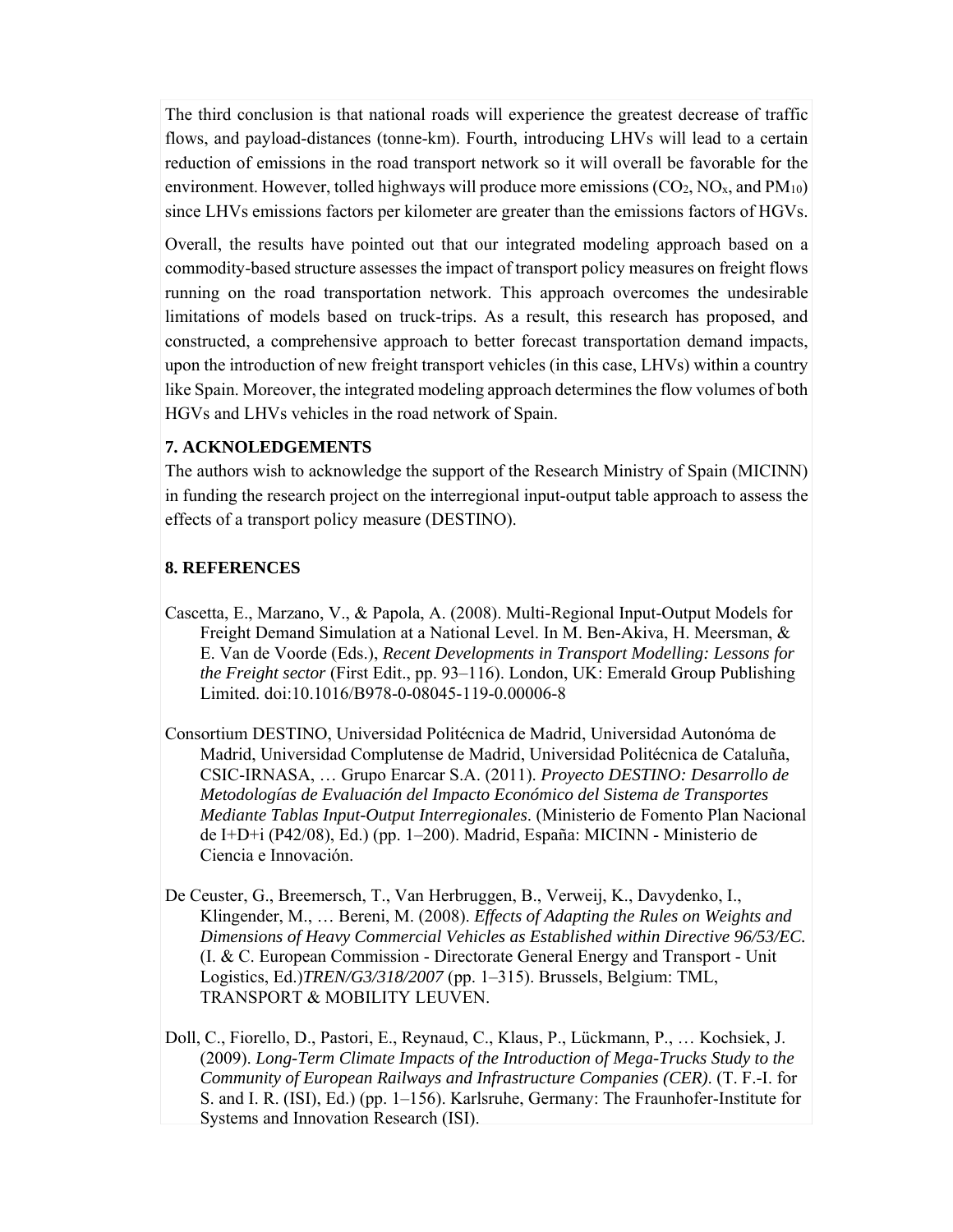- Du, X., & Kockelman, K. M. (2012). Tracking Transportation and Industrial Production Across a Nation. *Transportation Research Record: Journal of the Transportation Research Board*, *2269*(-1), 99–109. doi:10.3141/2269-12
- Duchin, F., & Steenge, A. E. (2007). Mathematical Models in Input-Output Economics. *Rensselaer Working Papers in Economics*, 1–33. doi:10.1007/978-1-4020-5737-3\_2
- Echenique, M. (2004). Econometric Models of Land Use and Transportation. In D. A. Hensher, K. J. Button, K. E. Haynes, & P. R. Stopher (Eds.), *Handbook of Transport Geography and Spatial Systems. Handbook 5 of the Handbook in Transport* (First Edit., Vol. 5, pp. 185–202). Kidlington, UK: Elsevier Science Ltd.
- Ericson, J., Gunnar, L., Mellin, A., & Vierth, I. (2010). Co-Modality The Socio-Economic Effects of Longer and/or Heavier Vehicles for Land-Based Freight Transport. In World Conference on Transport Research (Ed.), *12th World Conference on Transport Research Society*. Lisbon, Portugal: Selected Proceedings of the 12th World Conference on Transport Research Society.
- Fundación de los Ferrocarriles Españoles FFE, & Ministerio de Fomento MFOM. (2011). *Informe 2010 - Observatorio del Ferrocarril en España*. (M. Ministerio de Fomento, Ed.)*Documento de Trabajo 2011* (pp. 1–231). Madrid, España: Fundación de los Ferrocarriles Españoles. Retrieved from http://www.observatorioferrocarril.es/archivos/Ofe2010/ObservatorioFerrocarril\_201 0.pdf
- Grislis, A. (2010). Longer combination vehicles and road safety. *Transport*, *25*(3), 336– 343. doi:10.3846/transport.2010.41
- Gutiérrez, J., Condeço-Melhorado, A., Martin, J. C., & Román, C. (2012). Impacto de la Tarificación en Carreteras en el Acceso a los Mercados: El Caso de la Euroviñéta. In Congreso Panamericano de Ingeniería de Tránsito, Transporte y Logística (Ed.), *XVII Congreso Panamericano de Ingeniería de Tránsito, Transporte y Logística* (pp. 1– 20). Santiago de Chile, Chile: Congreso Panamericano de Ingeniería de Tránsito, Transporte y Logística.
- Guzman, A. F., & Vassallo, J. M. (2013). Methodology for Assessing Regional Economic Impacts of Charges for Heavy-Goods Vehicles in Spain. *Transportation Research Record: Journal of the Transportation Research Board*, *2378*(1), 129–139. doi:10.3141/2378-14
- Huang, T., & Kockelman, K. M. (2010). The Introduction of Dynamic Features in a Random-Utility-Based Multiregional Input-Output Model of Trade, Production, and Location Choice. *Journal of the Transportation Research Forum*, *47*(1), 23–42. doi:10.5399/osu/jtrf.47.1.1061
- K+P Transport Consultants, & ISI Fraunhofer. (2011). *Study on the Effects of the Introduction of LHVs on Combined Road-Rail Transport and Single Wagonload Rail Freight Traffic* (pp. 1–117). Freiburg/Karlsruhe, Germany.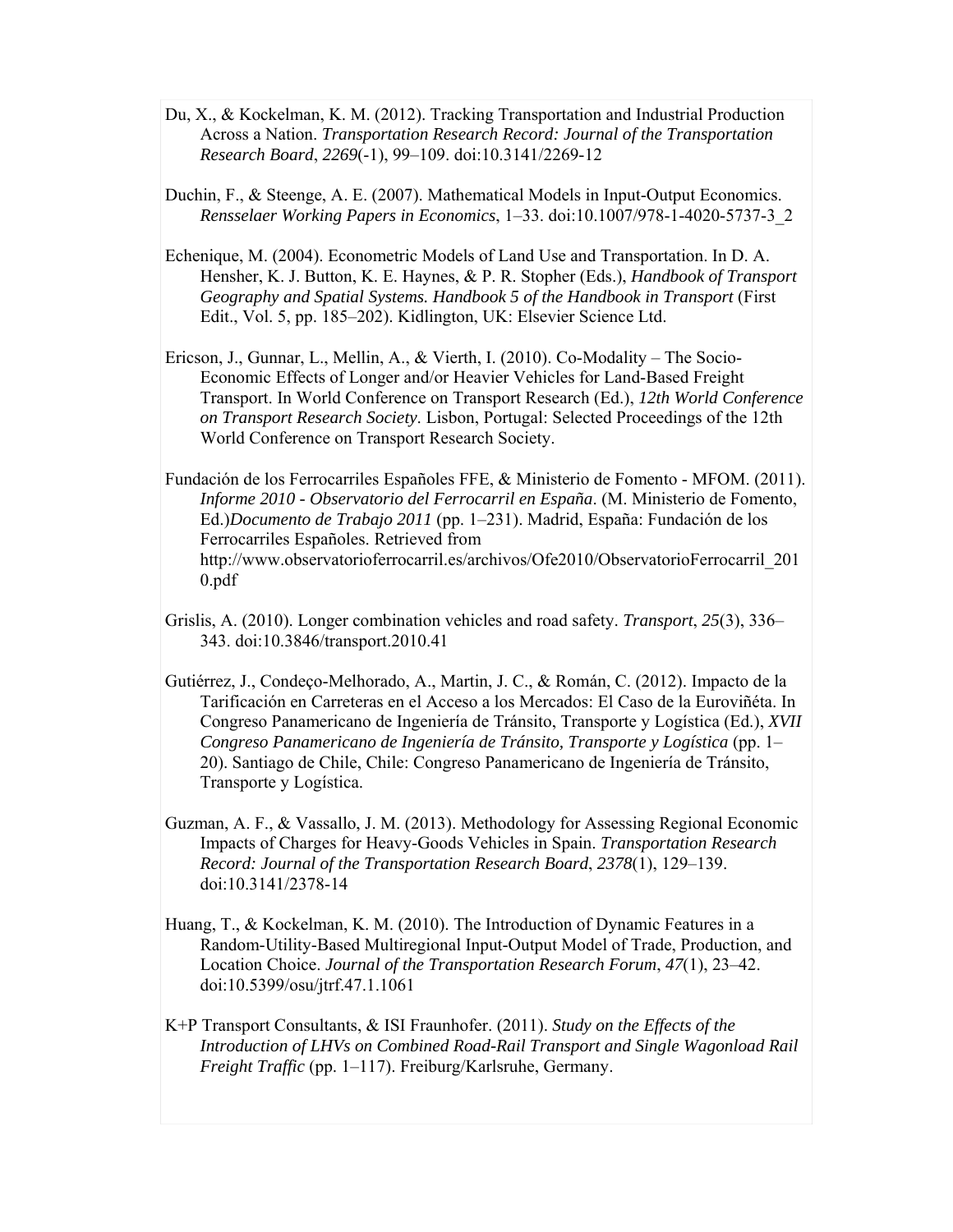- Kockelman, K. M. (2008). *Documentation for Application of Kockelman et al.'s Random-Utility-Based Multi-Regional Input-Output (RUBMRIO) Model*. (Department of Civil, Architectural and Environmental Engineering The University of Texas, Ed.) (pp. 1– 19). Austin, TX: Department of Civil, Architectural and Environmental Engineering The University of Texas. Retrieved from http://www.ce.utexas.edu/prof/kockelman/RUBMRIO\_Website/RUBMRIODocumen tation.pdf
- Leduc, G. (2009). *Longer and Heavier Vehicles: An overview of technical aspects*. (J. R. C.-I. E. Comission, Ed.)*JRC Scientific and Technical Reports* (pp. 1–49). Seville, Spain: European Commission - Joint Research Centre - Institute for Prospective Technological Studies. doi:10.2790/12649
- Lukason, O., Ukrainski, K., & Varblane, U. (2011). Economic Benefit of Maximum Truck Weight Regulation. *Discussions on Estonian Economic Policy*, *2*(2011), 87–100.
- Marzano, V., & Papola, A. (2008). A multi-regional input-output model for the appraisal of transport investments in Europe. In European Conference of Ministers of Transport ECMT (Ed.), *European Transport Conference 2008* (pp. 1–12). Noordwijkerhout, The Netherlands: Association for European Transport.
- McFadden, D. (1977). Quantitative methods for analyzing travel behavior of individuals: some recent developments. In D. A. Hensher & P. R. Stopher (Eds.), *Behavioural Travel Modelling* (pp. 279–318). London, UK: Croom Helm London. Retrieved from https://korora.econ.yale.edu/P/cd/d04b/d0474.pdf
- Ministerio de Fomento MFOM. (2008a). *Encuesta Permanente de Transporte de Mercancías por Carretera 2007*. (Dirección General de Programación Económica del Ministerio de Fomento, Ed.) (First., Vol. 1, pp. 1–206). Madrid, Spain: Ministerio de Fomento. Retrieved from http://www.fomento.gob.es/MFOM/LANG\_CASTELLANO/ESTADISTICAS\_Y\_P\_ UBLICACIONES/INFORMACION\_ESTADISTICA/Transporte/EPTMC/EPTMC\_P ublicacion/defaultEPTMC2007.htm
- Ministerio de Fomento MFOM. (2008b). Mapa de Tráfico 2007. *Estadísticas Y Publicaciones*. Madrid, Spain: Secretaria General de Infraeastructuras - Centro de Publicaciones, Ministerio de Fomento.
- Ministerio de Fomento MFOM. (2011). *Encuesta Permanente de Transporte de Mercancías por Carretera 2010*. (Dirección General de Programación Económica y Presupuestos, Ed.)*Serie Estadísticas* (Vol. 1, pp. 1–226). Madrid, Spain. Retrieved from

http://www.fomento.gob.es/MFOM/LANG\_CASTELLANO/ESTADISTICAS\_Y\_P UBLICACIONES/INFORMACION\_ESTADISTICA/Transporte/EPTMC/EPTMC\_P ublicacion/defaultEPTMC2010.htm

Nagl, P. (2007). *Longer Combination Vehicles (LCV) for Asia and the Pacific Region: Some Economic Implications*. (P. and D. D. U. N. Amarakoon Bandara - Economic Affairs Officer, Ed.)*Working Paper* (pp. 1–35). Bangkok, Thailand: UNESCAP, United Nations ESCAP.